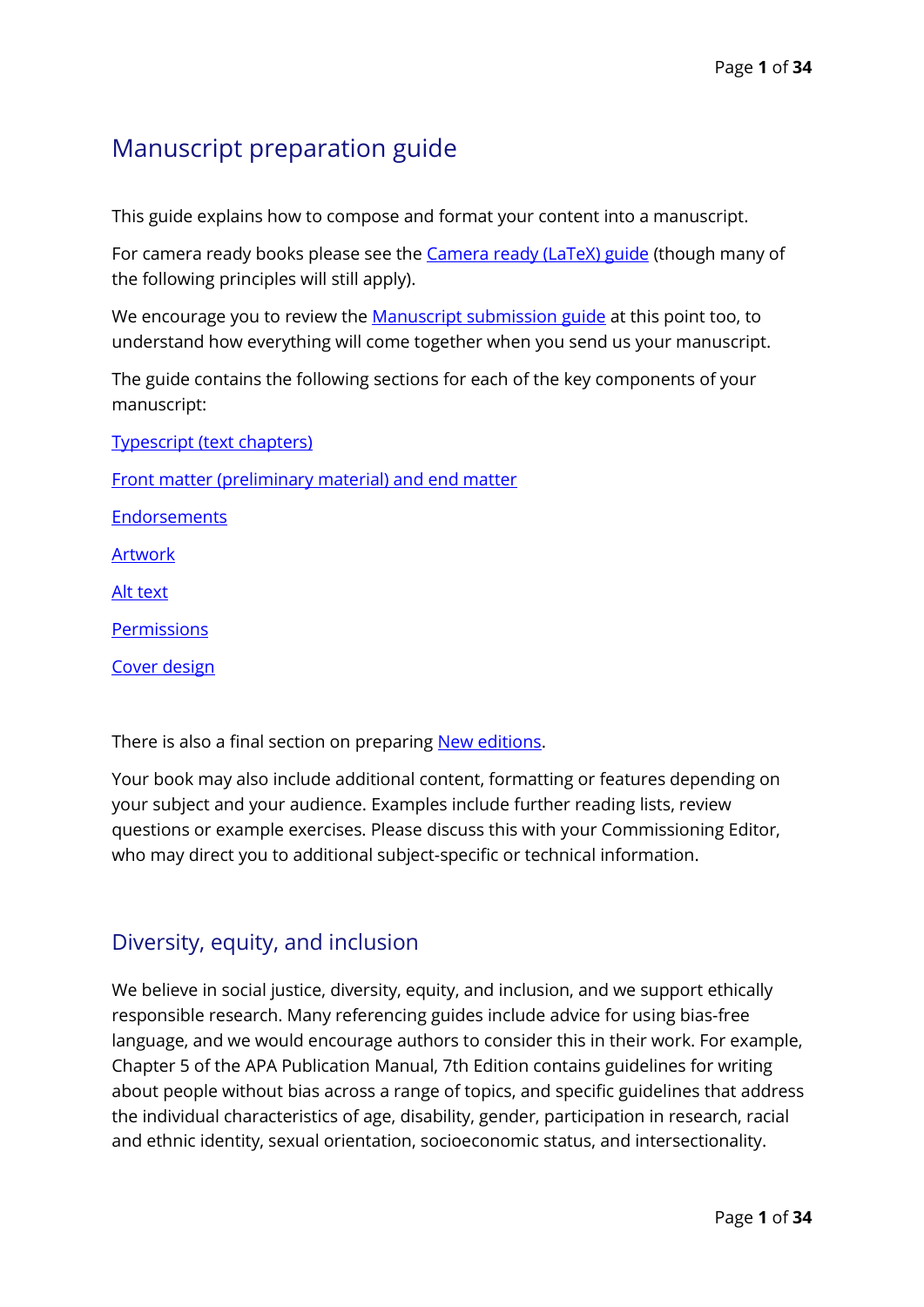We also encourage authors to consider diversity in their selection of contributors, texts, references, images, and case study examples.

Any language or imagery which could be considered bigoted, or prejudiced, including racist or sexist language and imagery, may be challenged, and flagged for removal.

<span id="page-1-0"></span>We do of course recognise that some work will by necessity engage with or quote such material for the purposes of critical analysis.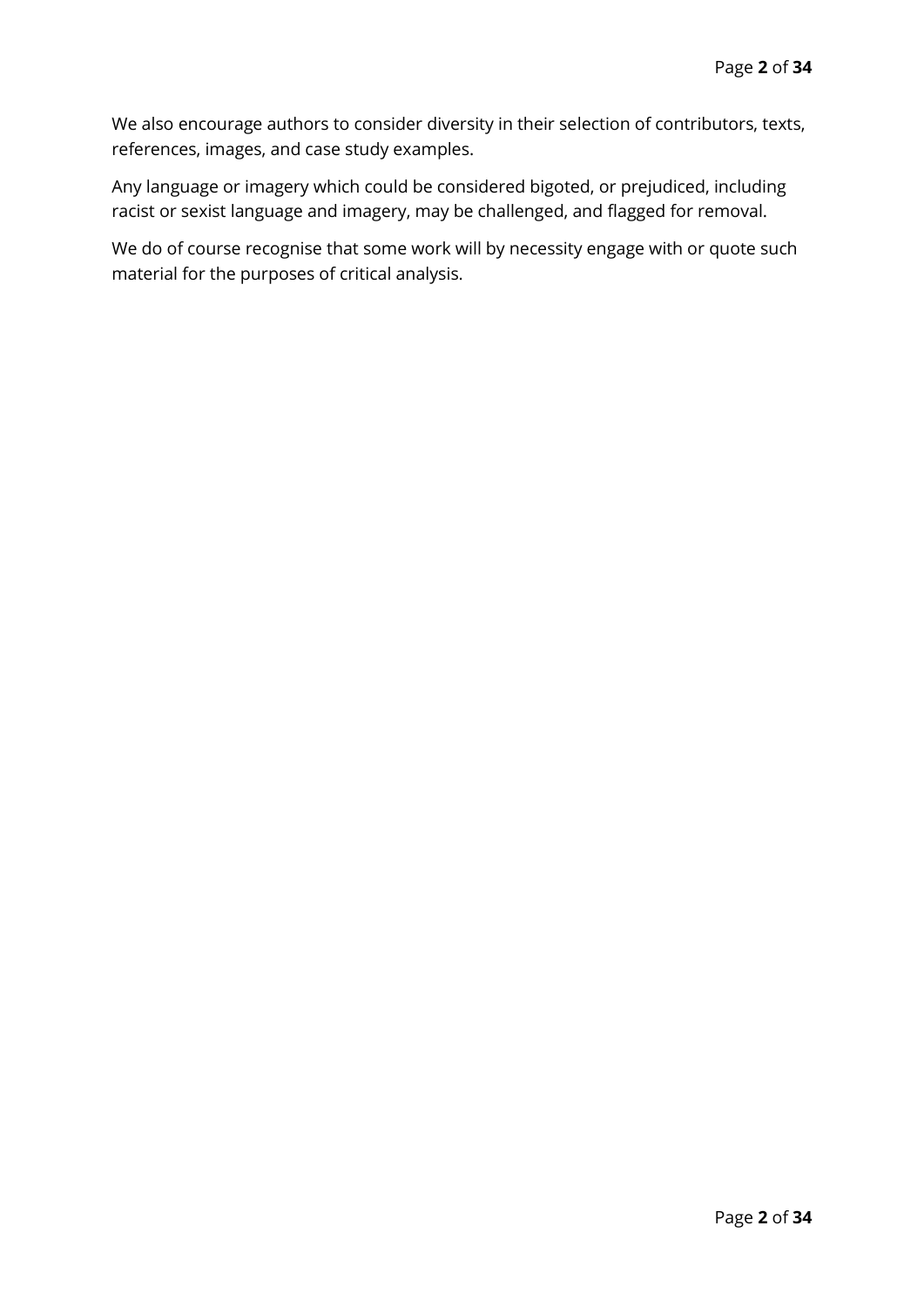# <span id="page-2-0"></span>Typescript

The typescript comprises the written elements of your book.

Each chapter (including introduction if relevant) should be composed as a separate Word document file. A sample chapter is provided [at the end of this section.](#page-8-0)

The chapter files should only include the final chapter text and not any of the following:

• Artwork

Illustrative material (except tables) should be supplied as separate files in the original format. See our **Manuscript submission guide** for more information.

- Tracked changes If tracked changes were used during the writing process, please ensure they are resolved, and that tracking is stopped on the version you submit.
- Comments As with track changes. Should you need to communicate specific requirements to us, please do so separately using the dedicated tools (such as the notes for the copyeditor form) or by email.
- Hidden text.

Keep the layout simple. Your book will be professionally typeset, so you do not need to attempt to format the manuscript to convey a text design or how the final book will look. For example:

- Use a Unicode font available from Microsoft Word, such as Arial or Times New Roman.
- Number the pages of each chapter from 1 within each file.
- Add a line between paragraphs and avoid indents at the start of a paragraphs
- Do not use hyphenation to break words across a line (only in words where a hyphen is grammatically required).
- Do not present text in columns (even if columns will be used in the final book).

Please keep in mind that **all references, notes, and bibliographies or reference lists are included in the agreed word count**.

# Callouts and Captions

Remember that the chapters text files should not contain anything that isn't text. This includes:

- Figures (artwork, photos, diagrams, graphs, etc.)
- Maps
- Boxes
- Equations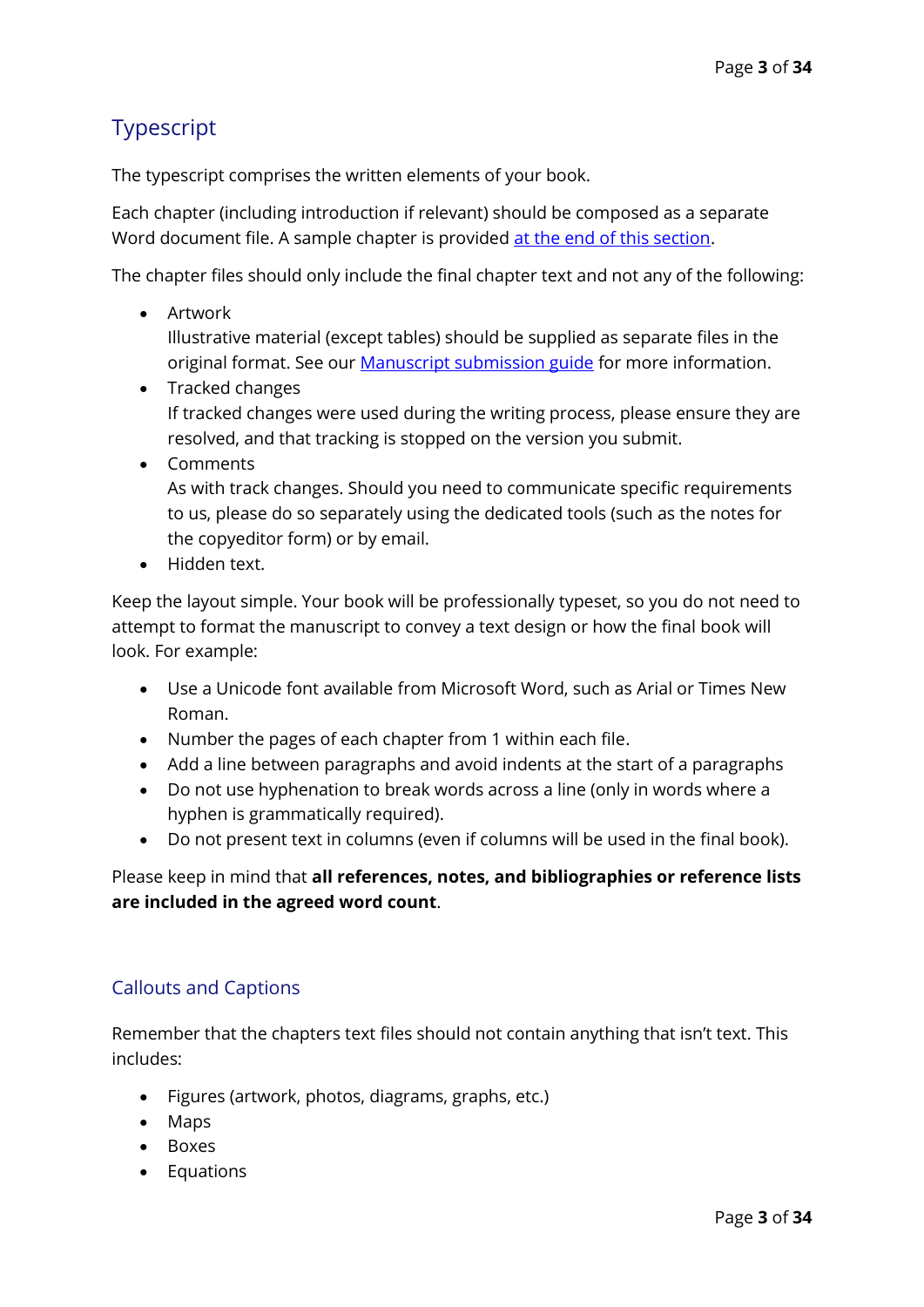These items should not be pasted or embedded in the chapter text files but submitted separately. See the [Manuscript submission guide](https://tandfbis.s3-us-west-2.amazonaws.com/rt-files/AUTHOR/Guidelines/Manuscript+submission+guide.pdf) for more details.

These non-text items should, however, be described in the text using **captions** (and alternative text) and referred to clearly and consistently via **callouts** to indicate their inclusion and placement. This also applies to structured text that is included in the chapter, for example tables and boxes.

Name each item according type, chapter, and order within chapter, for example: Figure 1.1, Figure 1.2, Figure 2.1. Figure 2.2, Figure 2.3 etc.

The item numbers should match the file names for each item exactly. See the [Manuscript Submission guide](https://tandfbis.s3-us-west-2.amazonaws.com/rt-files/AUTHOR/Guidelines/Manuscript+submission+guide.pdf) for more information.

Specific subject areas or complex books may require further categorisation, such as 'Example' for Music examples or 'Structure' for chemical structures.

Some smaller elements such as linguistic tables do not necessarily require specific labelling or numbering as they merely use a table for the practically of formatting – ask your Editorial Assistant if unsure.

## *Callouts*

Any item that needs to be inserted into the text needs a callout – a short, easily identifiable piece of text to indicate roughly where the item should be placed. The callout should match the naming of the item's file name exactly and should be highlights to make it stand out. For example:

### <Figure 2.3 here>

Note that our standard text designs place any figures, tables, and boxes at the top or bottom of a page, as near to the callout as possible, but not necessarily in the exact location indicated. When referring to non-text items, always be specific, for example "see figure 2.3" rather than "see the below figure," as the image may have been shifted slightly during typesetting.

### *Captions*

Images and tables require a caption briefly describing the content.

Captions may also include any necessary source information such as who took a photograph, who provided some artwork, or where some data is from. Providers of this material may require a specific credit line as part of the permission to use that content, which can be included in the caption (or wherever the provider has requested).

Here is an example caption: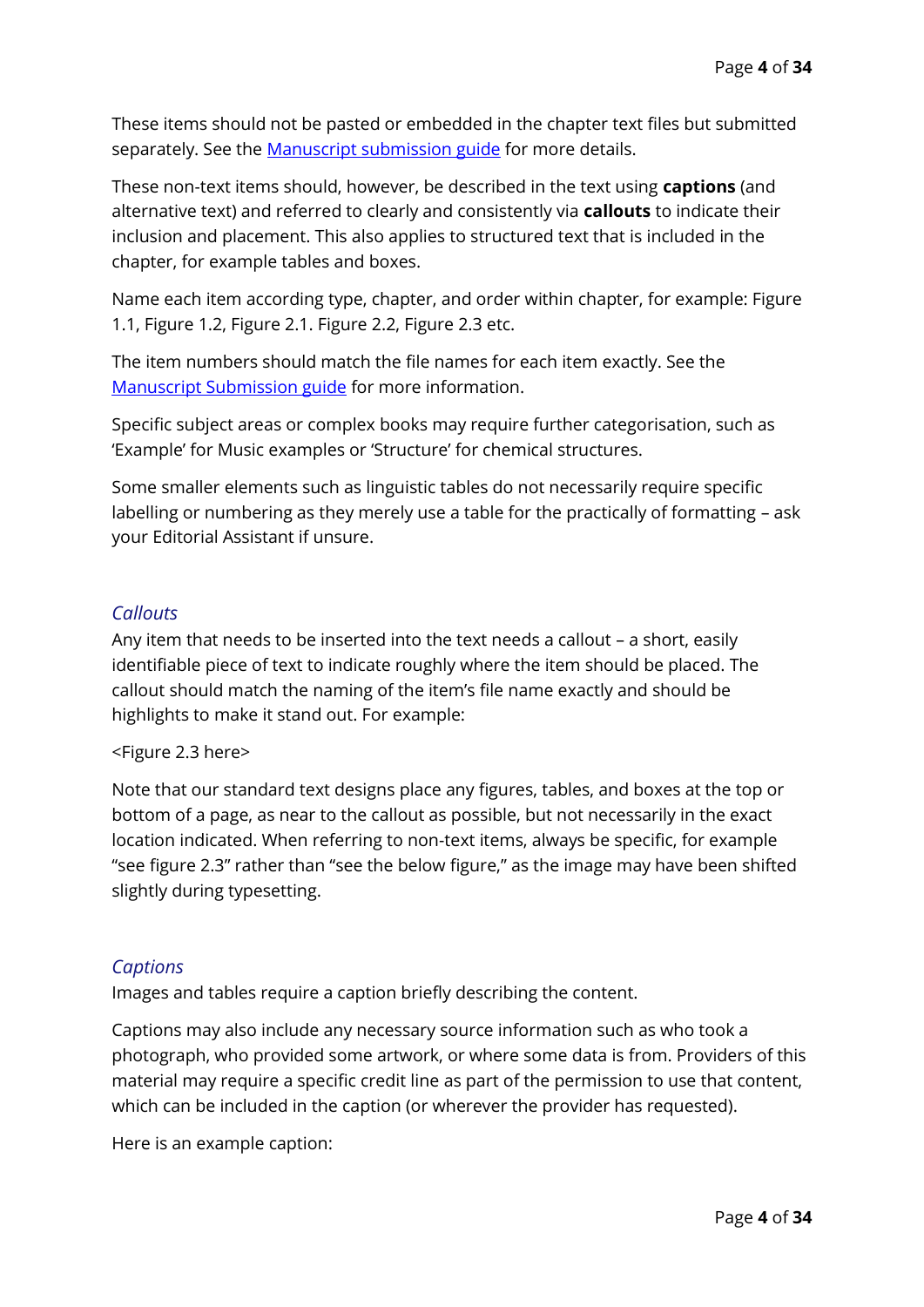Figure 2.3. A dog running along a beach. Photograph by the author.

Captions should be inserted directly below the callout (or the table) for that item or provided as a list in a separate document.

#### Tables

Tables must be supplied in an editable format. Images of tables from other sources must be rekeyed.

Please use the table functionality in Microsoft Word and avoid using tabs and line breaks to construct the appearance of a table (which is prone to shift and become unintelligible during copyediting and typesetting). Larger tables can be created in Microsoft Excel.

Editable tables may be included in the chapter text file or as separate files named accordingly. See the **Manuscript submission guide** for more details.

Tables must follow the naming, numbering and caption conventions laid out above.

#### **Boxes**

Boxes can be used to isolate and highlight segments of text, perhaps for a definition or case study.

To indicate that a segment of text should be boxed, apply an outside border using the Microsoft Word functionality. <br/>box begins> and <br/>show ends>, or by using an outside border around the text

Floating – standalone boxes which are positioned and numbered in the same way as a figure or table, with a caption, e.g. Box 1.1, Box 1.2 etc.

#### Editorial style and conventions

You will need to determine certain stylistic approaches to take in your book, for example US or UK spelling, whether to use serial commas, and so on.

We do not have a specific 'house style', but your Commissioning Editor may suggest or request a specific style depending on your subject area, audience and/or primary market (i.e. predominantly US or UK readership).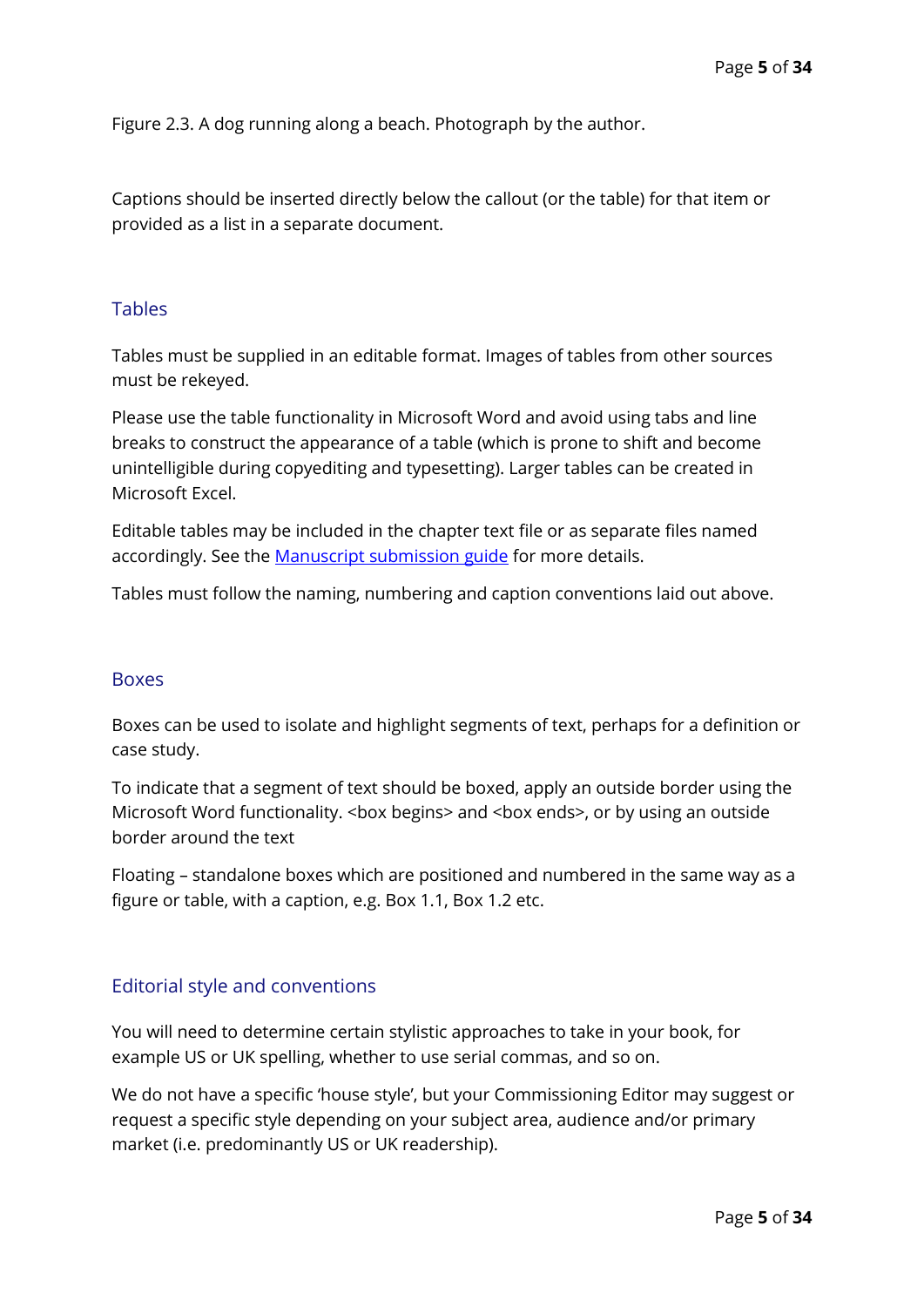The most important consideration is ensuring consistency of style throughout the manuscript, regardless of the conventions used. This applies to aspects such as spelling, serial commas, acronyms, and referencing style.

For a full list of stylistic considerations, see the [Notes for the Copyeditor](https://tandfbis.s3-us-west-2.amazonaws.com/rt-files/AUTHOR/Guidelines/Notes+for+the+copyeditor.docx) form. Consider these style choices while writing, rather than filling in the form before submission only to realise they are not consistent.

Once the most appropriate style for your manuscript has been selected, many authoritative resources are available to consult, for example *The Chicago Manual of Style,*  17th edition (2017).

# Referencing

Please check with your Commissioning Editor whether a specific style is expected.

If there is no specific expectation, any suitable referencing style can be used, so long as it is applied consistently throughout the manuscript, including in edited collections.

Some styles have multiple options (for example, Chicago has both author-date in-text references and notes/bibliography). Please select one and apply it consistently.

# Bibliographies and reference lists

A bibliography or reference list should be provided at the end of each chapter so that chapters are accessible in isolation, especially in digital formats.

Every referencing style will include a bibliography or reference list containing full details of everything cited, though the presentation conventions may vary.

Digital Object Identifiers (DOIs) should also be included where available.

### **Notes**

Notes can be used to provide further detail, or for referencing where appropriate to the chosen referencing style.

Notes should be numbered by chapter, not throughout the whole manuscript. We typeset notes as endnotes at the end of each chapter and will convert footnotes accordingly.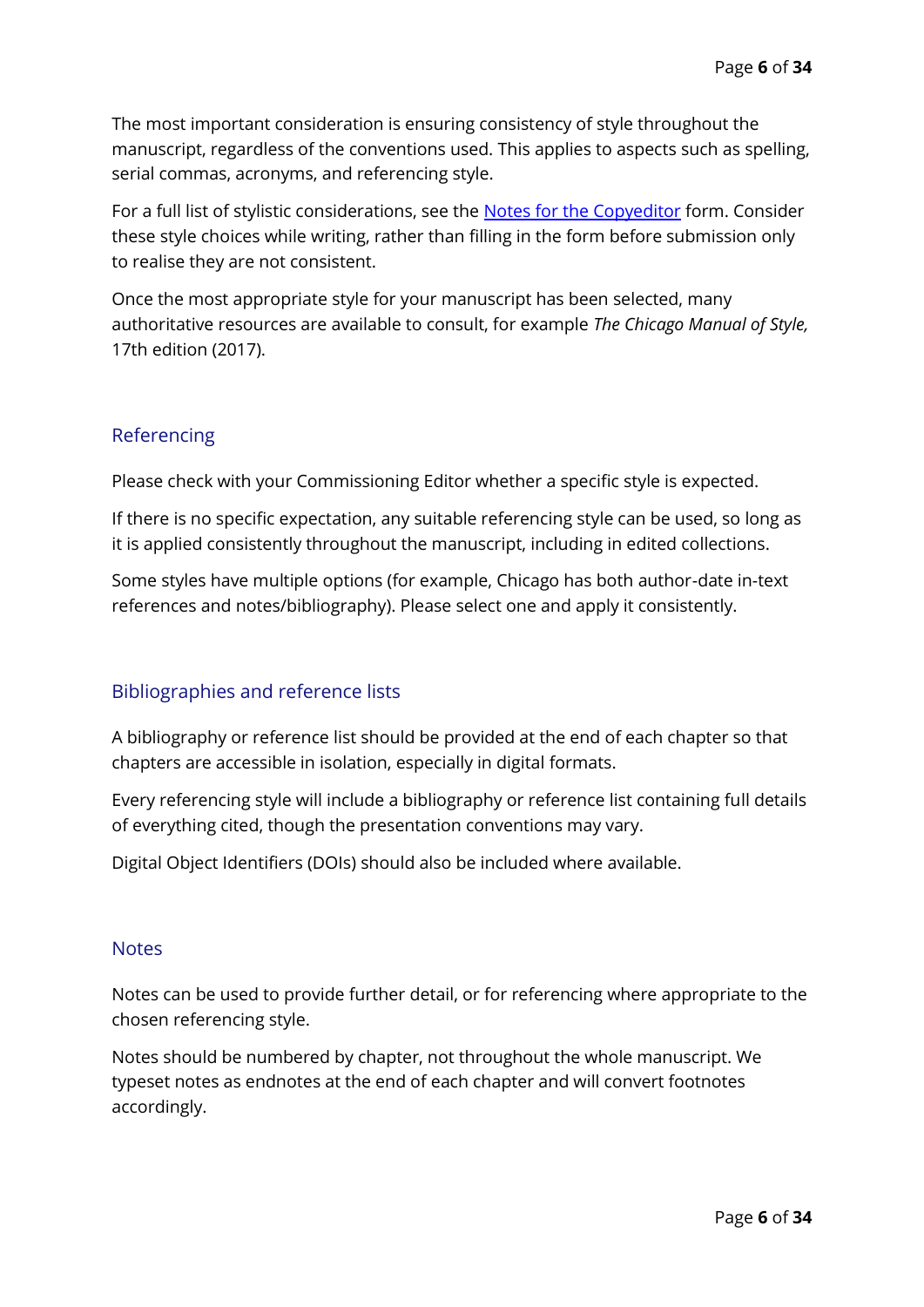It is essential that notes are added using the 'insert endnote' functionality within Word. This allows for the numbering to be dynamically changed if the text is reordered. Guidance on how to use this feature is widely available.

Be economical when using discursive notes and remember that these are included in the word count. If your manuscript contains excessive text in notes, consider if it is essential to the book, and if so, incorporate it into the main text.

## **Headings**

Headings and subheadings can help provide structure and promote readability.

In the book, headings will be employed at typesetting stage, following one of our established text designs. In your manuscript, the main consideration is clearly identifying different levels of heading for the benefit of the typesetter.

Please use no more three levels of subheading and avoid numbered headings unless discussed with and approved by your Editorial Assistant.

We recommend using Microsoft Word's style gallery to indicate different levels of headings (i.e. Heading 1, Heading 2, Heading 3).

Alternatively, ensure headings are consistently and clearly differentiated through formatting, for example:

#### **Subheading level 1**

#### *Subheading level 2*

*Subheading level 3*

### Special characters

The book will be typeset in a suitable font depending on the text design and any special character requirements.

If your manuscript will include characters not generally found in Western European languages, e.g. Greek, Hebrew, or Arabic, it is essential that typed in a font which supports Unicode, such as Times New Roman or Arial.

Please use fonts available in Microsoft Word: do not use a downloaded non-Unicode font as we cannot use these fonts (they will not open correctly on our computers).

Note that not every Unicode font supports every language, especially East Asian languages. The following list are available in Word (depending on the version you are using):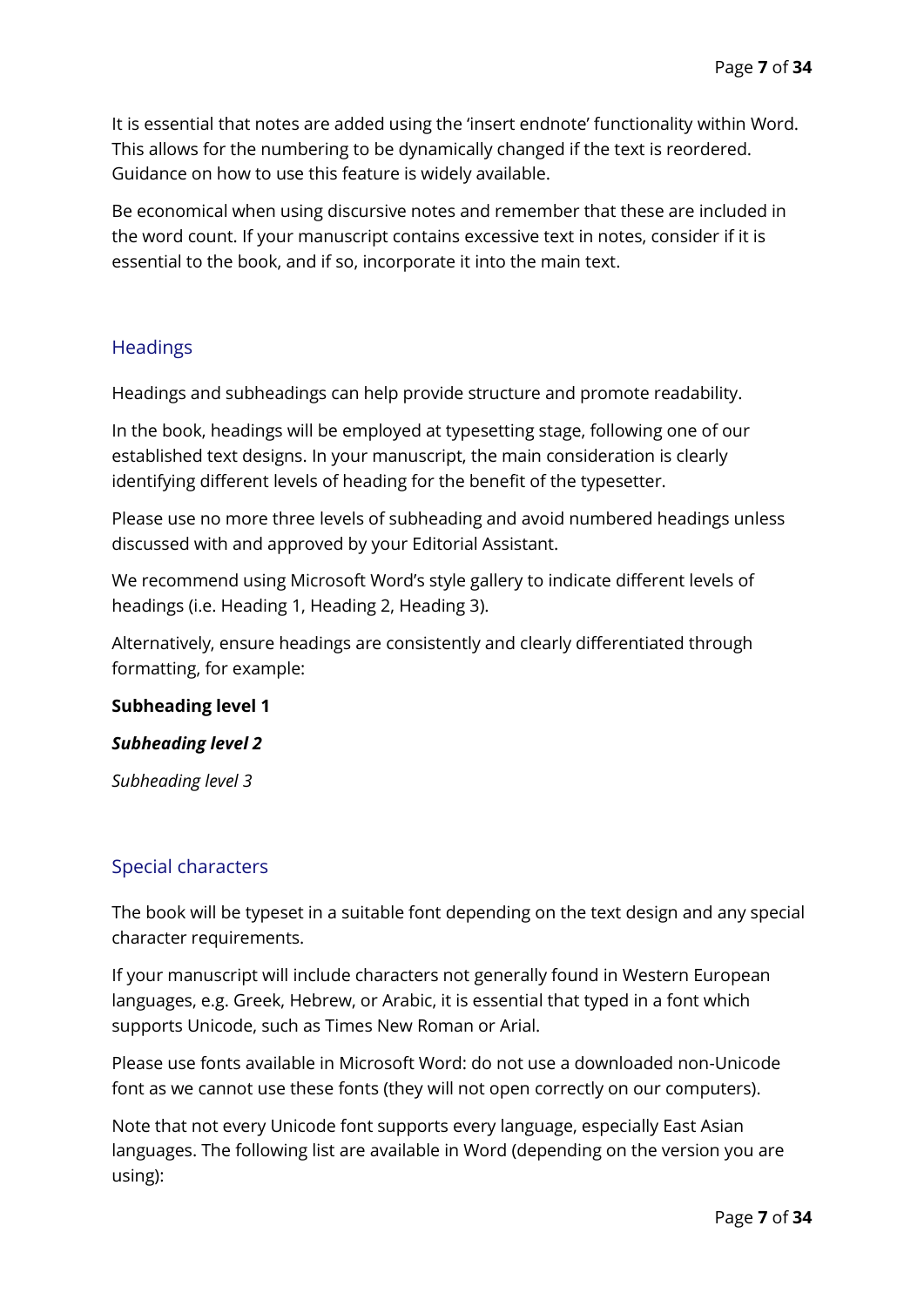- Chinese: Microsoft YaHei, Microsoft JhengHei, SimSun, PMingLiU, or KaiTi
- Japanese: MS Gothic, Yu Gothic, or MS Mincho
- Korean: Batang or Malgun Gothic

Please submit a PDF of any chapters containing special characters. This will act as a fixed reference for the typesetter to double check everything has been reproduced correctly.

You should also pay close attention to any special characters when checking the proofs.

## **Abstracts**

Every chapter, including the introduction and conclusion, requires an abstract. The abstract is a selling pitch for the chapter, focusing on what it is about and what the reader can expect to gain from reading it.

Each chapter abstract should be:

- 100–200 words
- Written in the third person e.g. 'this chapter discusses', rather than 'I discuss'
- Self-contained, without abbreviations, footnotes, or incomplete references

Place the abstract in the chapter file, before the main chapter text, under the heading 'abstract' and highlight the abstract to distinguish from the chapter text.

See the [sample chapter](#page-8-0) for a visual reference.

Abstracts are copyedited and will appear in the files for you to check during production but will not be visible in the final book. They will appear on our institutional eBook platform [taylorfrancis.com.](https://www.taylorfrancis.com/)

For more details on the importance of abstracts see our guide to Making your work [more discoverable.](https://tandfbis.s3-us-west-2.amazonaws.com/rt-files/AUTHOR/Guidelines/Discoverability+guide.pdf)

### ORCID

ORCID is an effective way for each author to make themselves and their work discoverable to others, to ensure they are always appropriately credited and to promote their publications. For further information, including how to obtain an ORCID iD, please see the ORCID section in our guide to Making your work discoverable.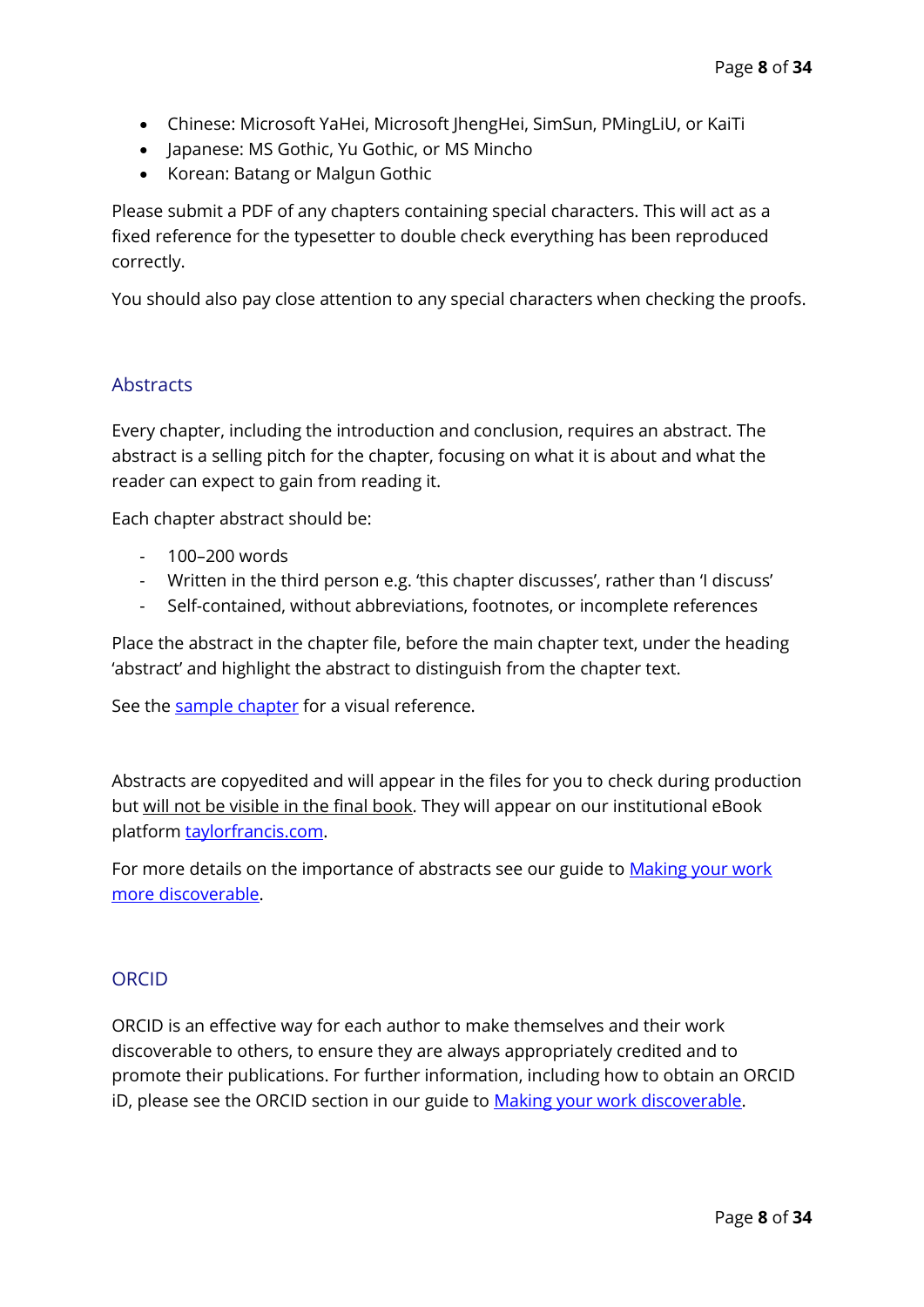Include an ORCID iD for every author of every chapter, repeating as necessary. Copy and paste ORCID iD(s) beneath the relevant author name(s) in each chapter Word document, beneath the chapter title and before the abstract.

Authored books: include author name(s) and ORCID iD(s) on all chapter title pages and book title page.

Edited books: include editor name(s) and ORCID iD(s) on book title page and on any chapter to which they have contributed as a named author (alongside other chapter author name(s) and ORCID iD(s).

Double-check ORCID iD(s) for accuracy before submission (test by confirming they return the right profile!).

Neither abstracts nor ORCID iDs will appear visibly in the printed book.

### Research data

T&F Books encourages you to share any research data associated with your book (or chapter). This may take the form of videos, transcripts, and questionnaires as well as data files and spreadsheets. Please see our **Data Sharing Policy** for more information.

Shared data should be cited in line with your chosen referencing style and a data availability statement should be included in the preliminary material for your book. Templates are available [here.](https://tandfbis.s3-us-west-2.amazonaws.com/rt-files/AUTHOR/Guidelines/Data+availability+statement+templates.pdf)

### <span id="page-8-0"></span>Sample chapter

An editable Word version of the sample is also available [here.](https://tandfbis.s3-us-west-2.amazonaws.com/rt-files/AUTHOR/Guidelines/Sample+chapter.docx)

# 1. Chapter title

Anne Author

#### https://orcid.org/0000-0000-0000-0000

#### **Abstract**

This chapter covers how to format your chapter files in the manuscript you will provide to Taylor & Francis. It covers manuscripts supplied in Microsoft Word format. The chapter includes all the basics; the first section covers the text itself and is essential to all books. It emphasises that Taylor & Francis do not have a set house style, but instead require consistency throughout in terms of stylistic choices including spelling and referencing. It also includes guidance for including abstracts, such as the present one, and keywords, as below.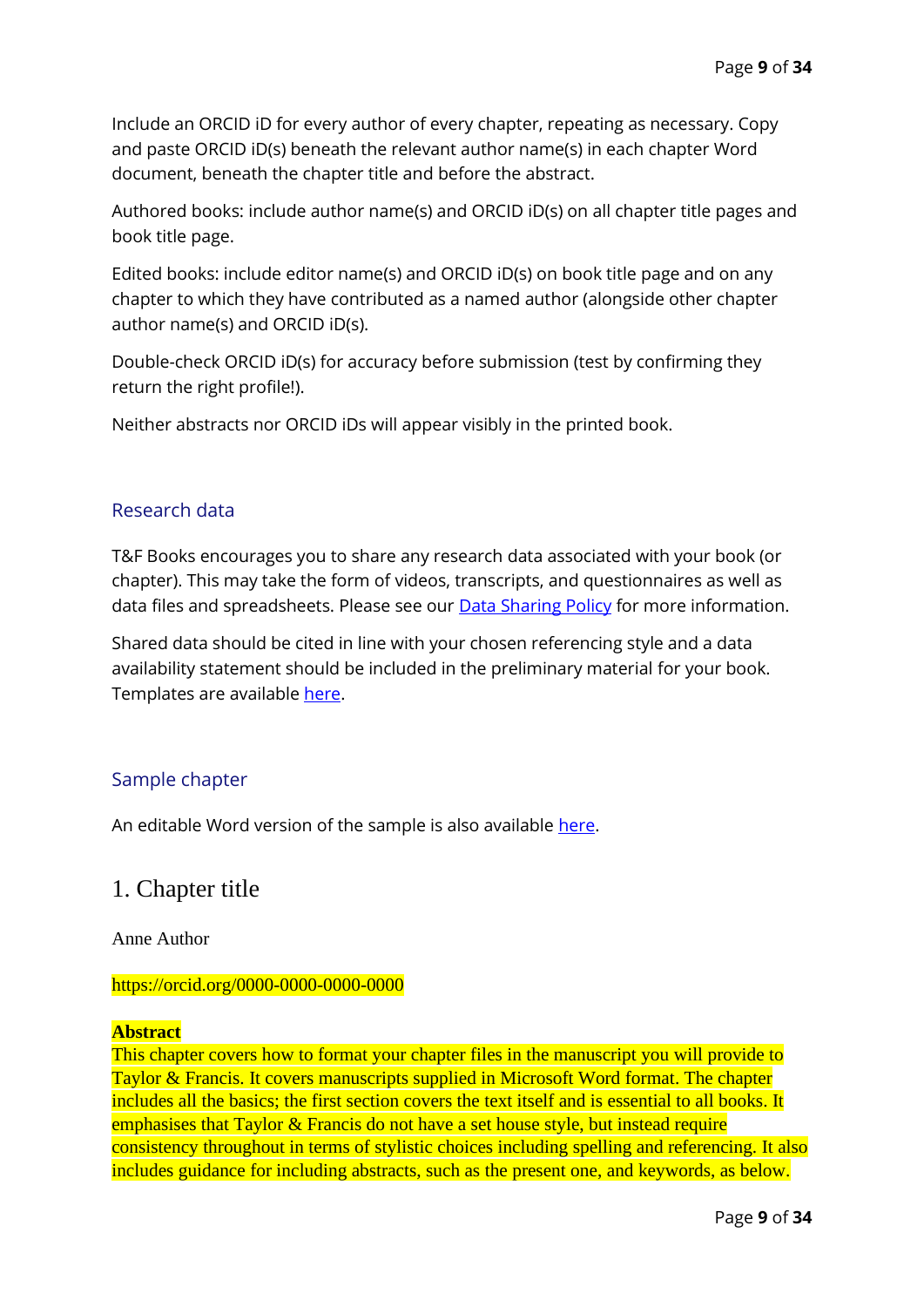The second section includes information on non-textual content and how this is indicated and referred to in the chapter itself, with specific guidance on callouts and captions.

The chapter text as it will appear in the book then begins here. Note that the purpose of this sample is to show how to include the various aspects outline above including abstracts, keywords, tables, figure callouts and special characters. The actual formatting in terms of line spacing and font size etc. only needs to be clear and consistent rather than following any requirements.

You may choose to refer to tables in the text, such as table  $1.1<sup>1</sup>$  Note that the table has been added using the insert table functionality within Word, rather than being an image pasted into the document. Because this is created using Word and is fully editable, it is fine to include in the manuscript itself.

| <b>State</b> | <b>Abbreviation</b> |
|--------------|---------------------|
| Alabama      | AL                  |
| Alaska       | AK                  |
| Arizona      | AZ                  |
| Arkansas     | AR                  |
| California   | $\bigcirc$ A        |

Table 1.1. Some U.S. states and their abbreviation

#### **What about images?**

You may also decide to include an image somewhere. In this case, it's a photograph, so see the Artwork section for details on the technical requirement of the file itself. The image file should not be inserted into the chapter, but instead flagged with a callout, along with a caption (unless the captions are included in a list of figures in the frontmatter).

### <Figure 1.1 here>

Figure 1.1. A dog running along a beach. Photograph by the author.

What about special characters?

If the manuscript includes any special characters, make sure these are included in a font that supports Unicode so they will appear the same when opened on another computer or changed to a different font.

#### *Example*

Your book may include some ancient Greek such as the opening to the *Histories* by Herodotus: Ηροδότου Άλικαρνησσέος ίστορίης ἀπόδεξις ήδε, ως μήτε τα γενόμενα εξ ἀνθρώπων τῷ χρόνῳ ἐξίτηλα γένηται, μήτε ἔργα μεγάλα τε καὶ θωμαστά, τὰ μὲν Ἕλλησι τὰ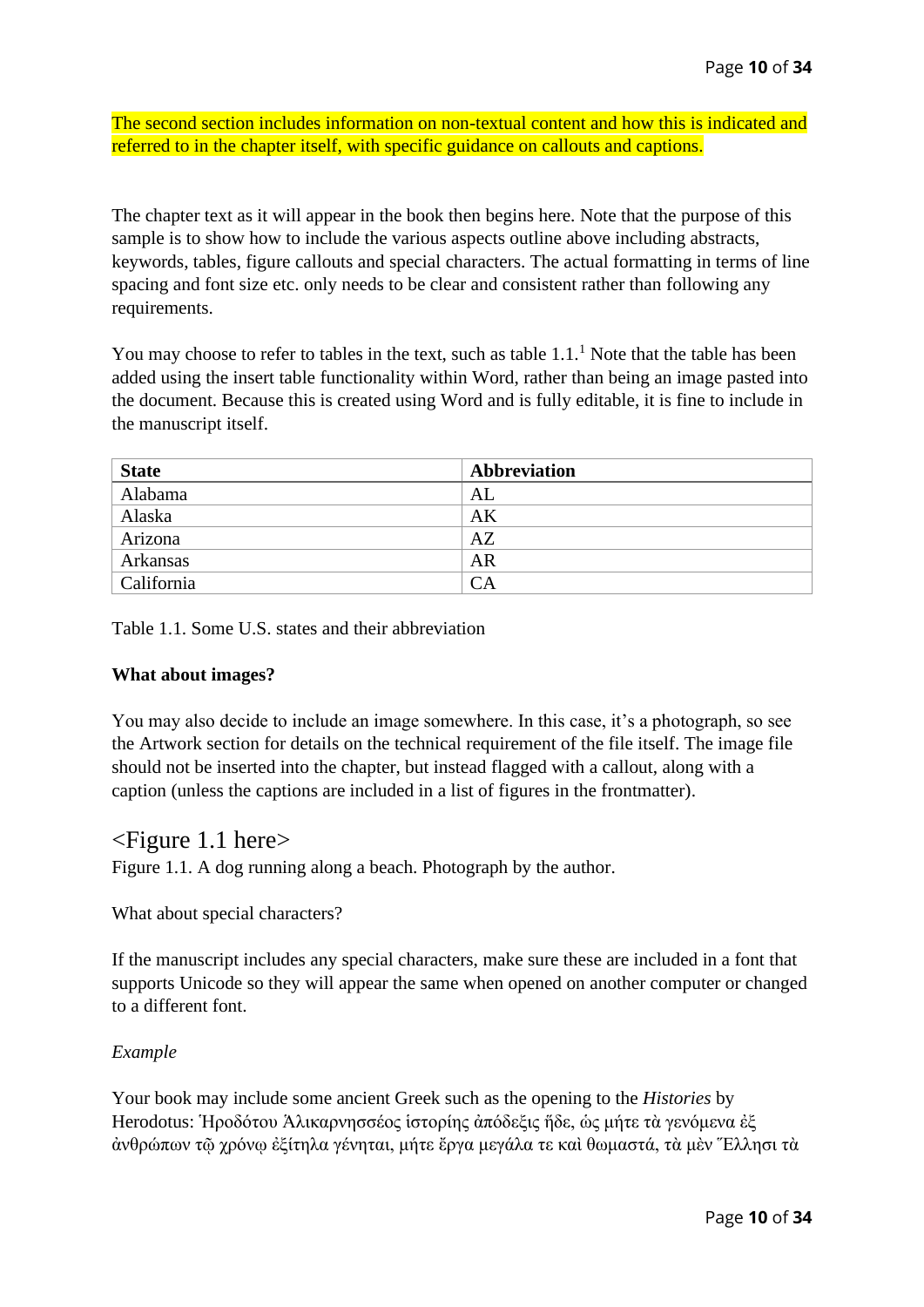δὲ βαρβάροισι ἀποδεχθέντα, ἀκλεᾶ γένηται, τά τε ἄλλα καὶ δι᾽ ἣν αἰτίην ἐπολέμησαν ἀλλήλοισι.<sup>2</sup>

#### **Reference list**

Herodotus, *Histories*, trans. A. D. Godley. Cambridge: Harvard University Press, 1920.

Taylor & Francis, 'Manuscript writing and formatting guide'. Taylor & Francis, 2021. <https://www.routledge.com/our-customers/authors/publishing-guidelines>

<sup>&</sup>lt;sup>1</sup> Note that the table is referred to by number, rather than just 'below'. See Taylor & Francis, 'Manuscript' writing and formatting guide' (Taylor & Francis, 2020).

<sup>2</sup> Herodotus, *Histories*, trans. A. D. Godley (Cambridge: Harvard University Press, 1920), 1.1.0.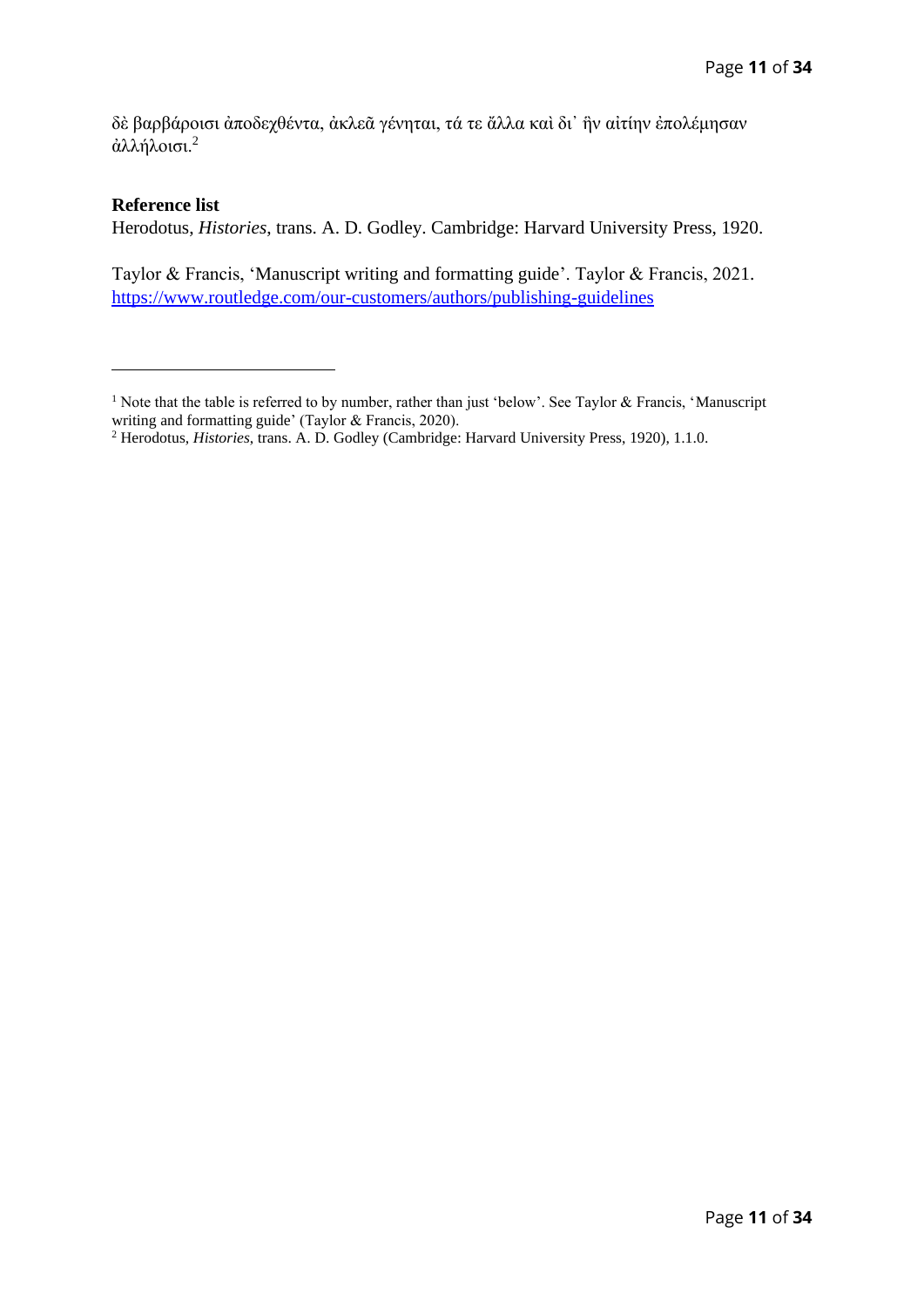# <span id="page-11-0"></span>Front matter (preliminary material) and end matter

Front matter and end matter include all the supporting material a book requires in addition to the substantive content contained in chapters, such as the table of contents and the index.

The following information applies to most T&F Publications, but certain subject areas may organize their front and end matter slightly differently. Please consult your Editorial Assistant to confirm the appropriate content and order of front and end matter for your book.

### Front Matter (Preliminary material, or "prelims")

Submit your prelims as a single Word file. Include each of the following elements as relevant on the page indicated.

## *Endorsements (optional)*

#### *Half title page*

• Final author biographies and book description may be included here, to be placed by T&F.

Data availability statement (optional)

• To be included if research data is shared/cited. Templates are available from the Data Sharing Policy page.

#### *Title page*

Main title

Subtitle (optional)

"Edited by" (optional)

All author/editor names

- Ensure that the order and exact presentation of the names is final.
- If this has changed, flag to your EA so we can update our database, which feeds out online.

ORCID IDs for each author/editor (optional)

#### *Dedication (optional)*

• Do not include any epigraphs of copyrighted material.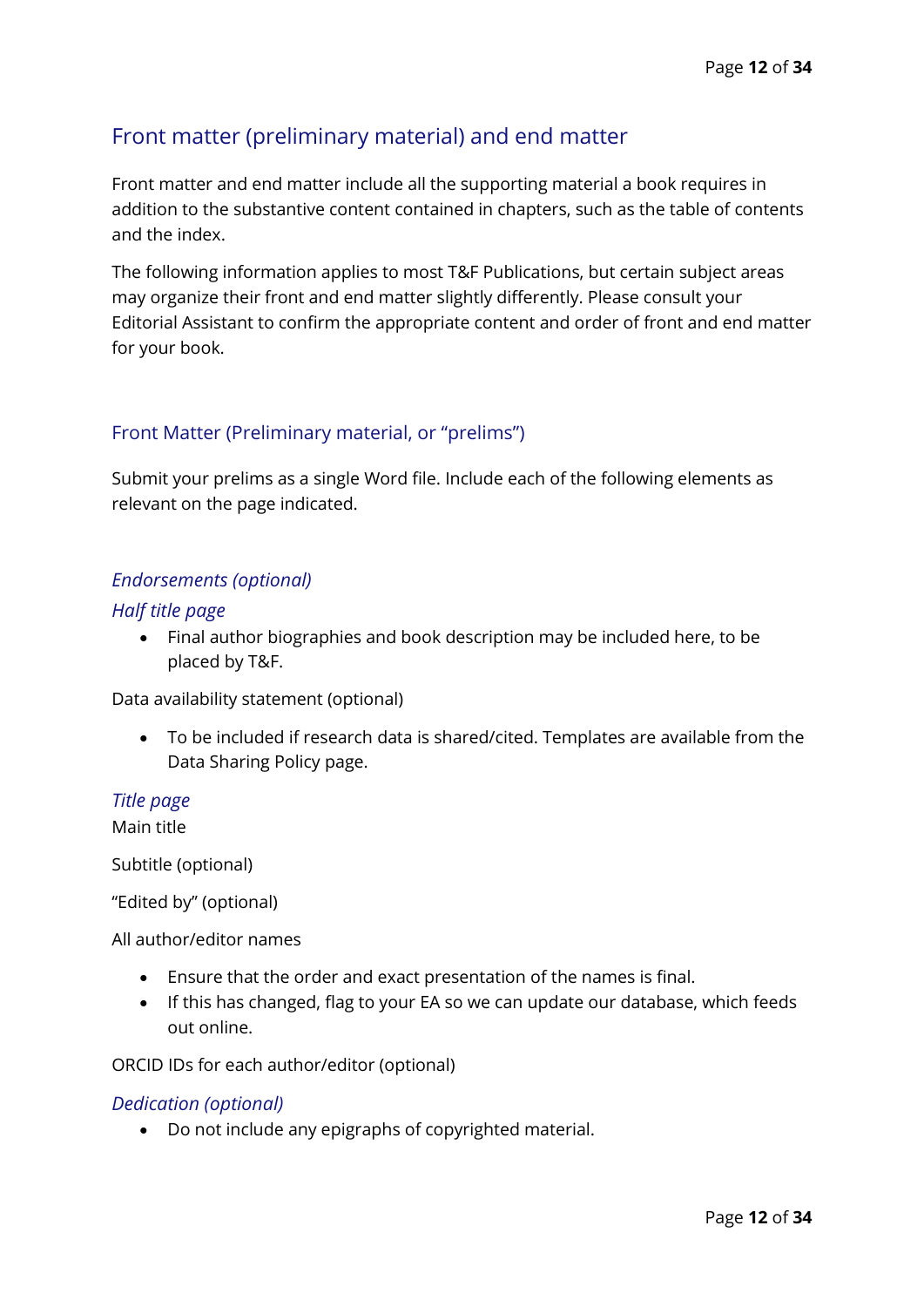## *Table of contents*

- Format as a simple text list (do not use tables, tabs, columns, or any other complex formatting)
- Do not include page numbers (these will be added during typesetting and will not match the manuscript)
- To include the following

Front matter elements (from table of contents onward, as below in this list)

All chapter titles, to match the chapters exactly

For edited or multi-author collections, the names of chapter authors (presented on the next line below the relevant chapter)

Part numbers and titles (optional)

Chapter subheadings if relevant (no more than three levels including chapter title)

#### *List of contributors (edited books)*

- Alphabetical order by surname.
- Do not include titles as part of the name.
- Ensure names match both the contents and the chapters exactly.
- To include:
	- o Name
	- o Affiliation
	- o Country
	- o Brief (50 words) professional biography (optional)
- Two options for presentation:
	- o Sentence biography (preferred for Routledge)

Anony Mous is a fictional staff member at Taylor & Francis, UK and author of Author Guidelines (2021).

o Stacked (preferred by CRC Press)

Anony Mous

Taylor & Francis

UK

#### *Foreword (optional)*

A short introductory piece by someone else, for example a recognised figure in the field or a series editor.

### *Preface (optional)*

A short piece by the author explaining how the book came to be written. Anything more detailed dealing with the content itself should be treated as an introduction and therefore a standalone chapter.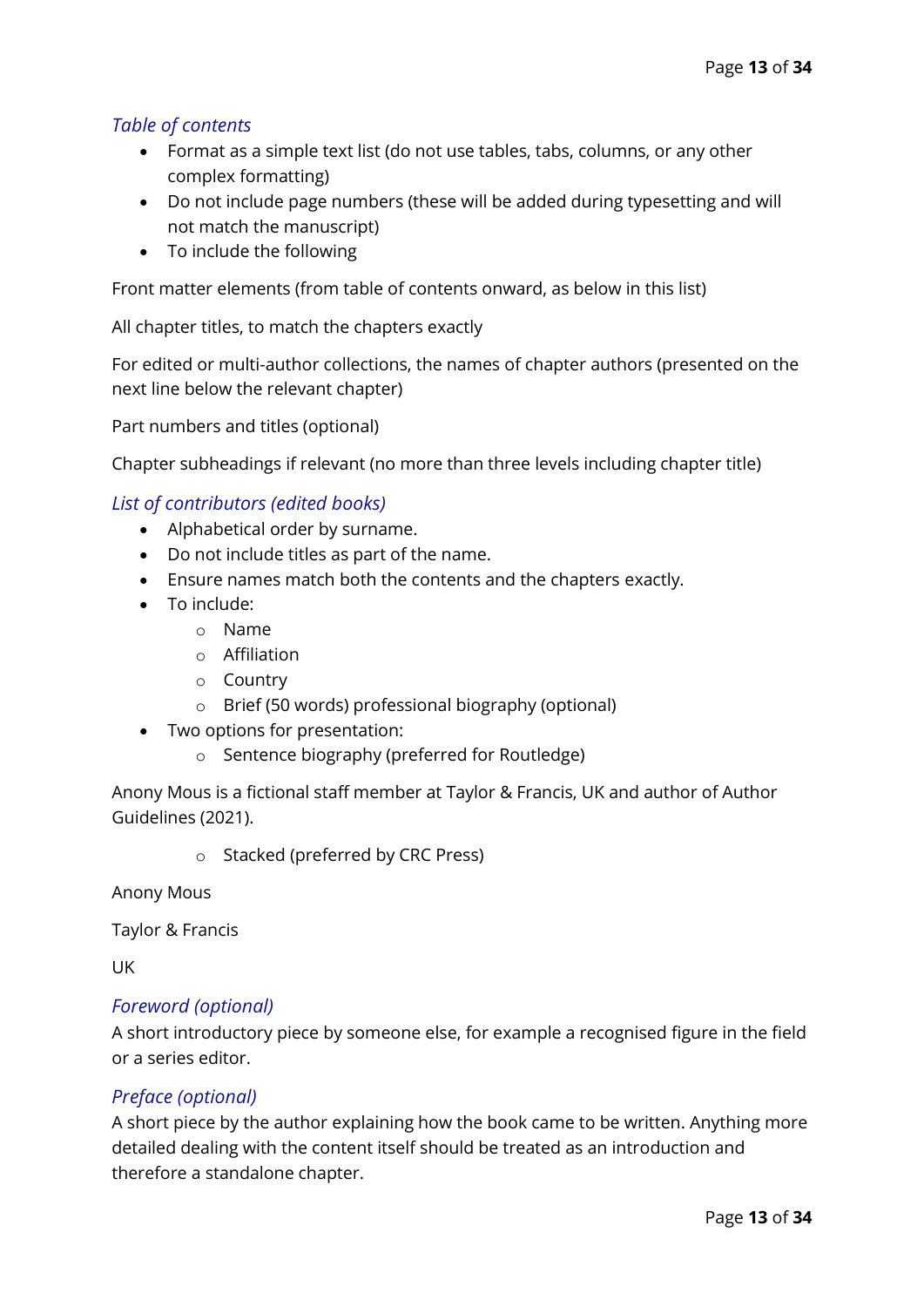### *Acknowledgements (optional)*

- Personal or professional thanks to supporters or contributions beyond the author team.
- Crediting sources of third-party material using any wording requested with the grant of permission for use (a separate lists of credits is also acceptable if the volume is substantial).
- Can be combined with or form the end of a preface if preferred.

### *List of acronyms and abbreviations (optional)*

## End matter

# *Appendices (optional)*

## *Glossary (optional)*

• Can be included as front matter if preferred.

### *Index*

- Compiled during the Production process at proof stage
- To be completed by you as author/editor, unless agreed otherwise with your Commissioning Editor prior to manuscript submission (in which case you may wish to submit a list of essential terms for inclusion with your manuscript). See Indexing guidelines for more information.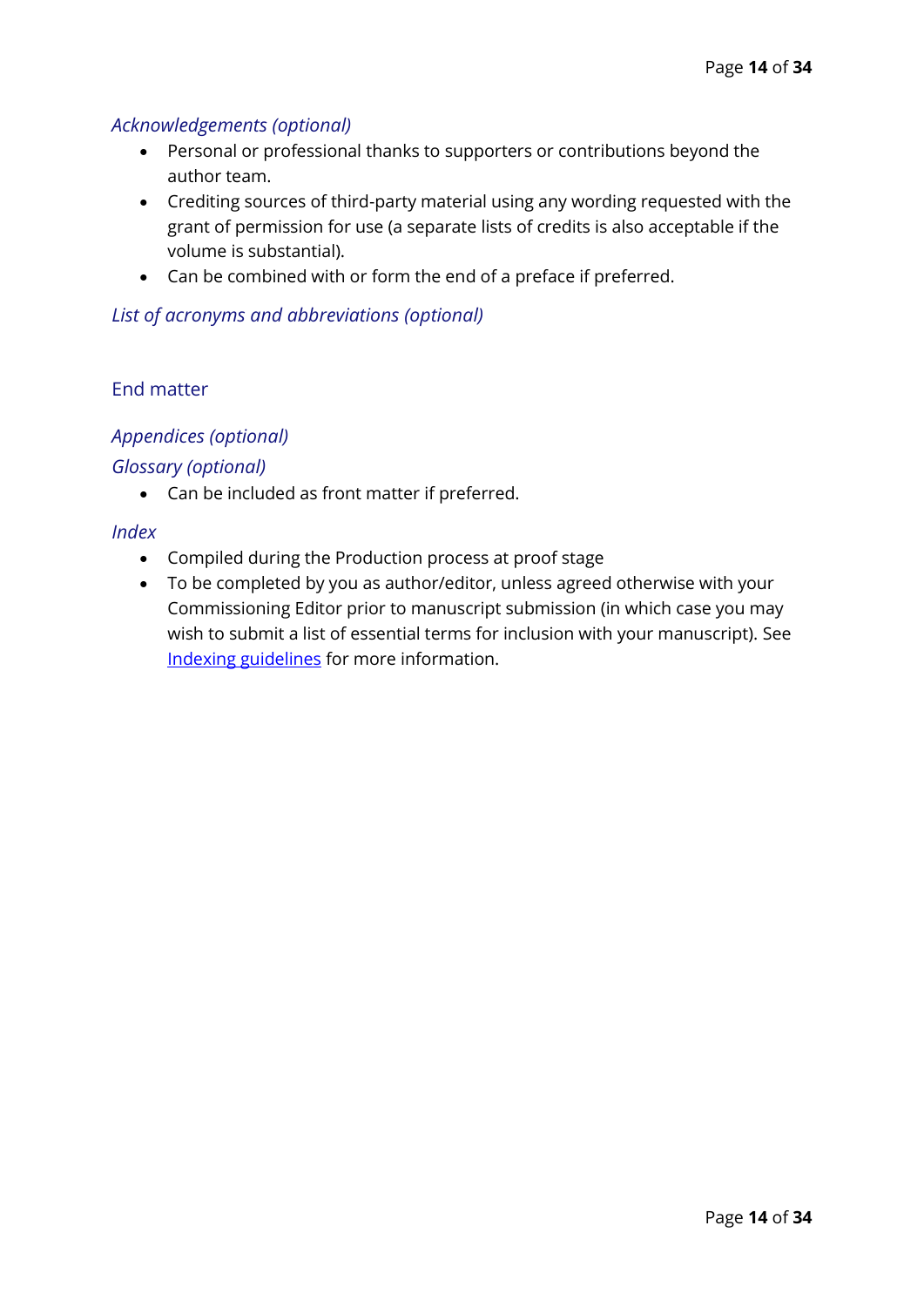# <span id="page-14-0"></span>Endorsements

Endorsement quotes from notable people in your field can boost the impact of your book. We encourage you to secure endorsements, but they are not mandatory.

Unless agreed otherwise with your Editorial team, securing endorsements is your responsibility.

If you send your endorsers' email addresses to your Editorial Assistant, they will send each endorser a free electronic copy of the book upon publication.

## Specifications

It may seem obvious, but it is worth clarifying to potential endorsers that their quote should mention the book, or a feature of the book, and the benefit it delivers to the reader or the subject area.

Each endorsement must be no more than 50 words in length (1-2 sentences), including the endorser's affiliation as a credit line.

#### Example

"Through careful design and composition, T&F's *Author Guidelines* make it easier than ever to publish high quality, impactful academic and professional content. I would recommend this resource to all T&F authors and prospective authors."

Professor Joe Nemo, Fictional Institute for Examples, Canada

### Submission and use

If you'd like endorsements to appear in your book they must be submitted as part of the manuscript along with the rest of your content. There is only space for two or three endorsements in the book.

Endorsements received after manuscript submission can still be added to your book's online profile. While there is space online for a few more quotes, keep in mind that customers will only read so many endorsements!

We will also take snippets from any positive reviews your book receives and display these as endorsements in your book's online profile.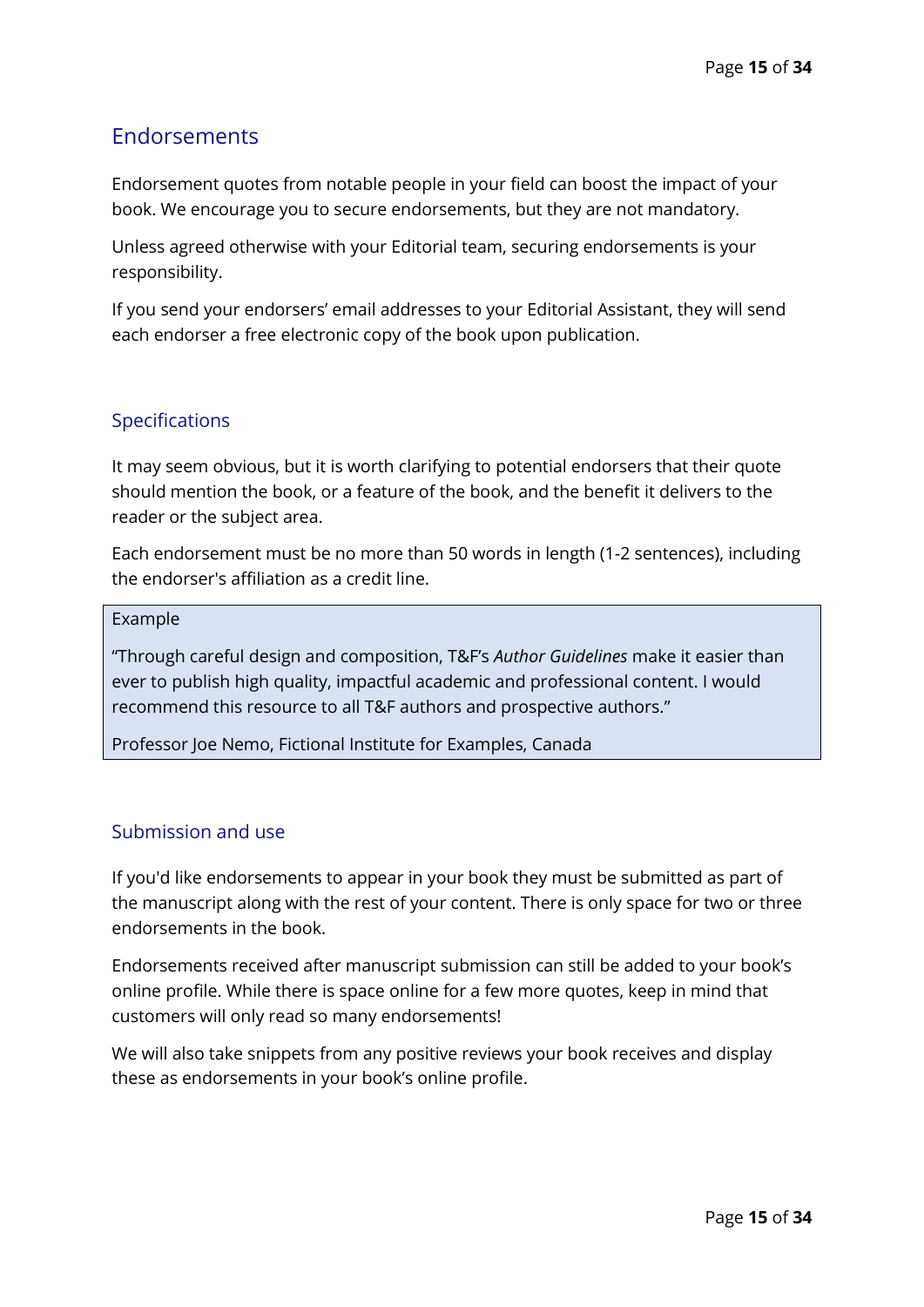# <span id="page-15-0"></span>Artwork

This section covers the technical requirements for images you wish to include in your book. For information on image callouts and captions within the script, see the manuscript writing and formatting guide. For how to name, organize, and send files, see the submission guide.

If you did not agree to a specific maximum number of images, please discuss your intended inclusions with your Editorial Assistant in advance of manuscript submission.

Unless previously agreed with your Editorial team, please only include images in your book if they are essential to conveying your point(s) successfully, rather than for decoration.

Bear in mind that your book will be printed in black and white (unless agreed otherwise) so all imagery you include should be legible. For example, very dark, low contrast photographs or graphs with numerous shades or colours may not translate well and should be adjusted or omitted.

Similarly, even if an image is technically good enough, consider how it will appear on the page, and whether the specific detail is important, or just the overall context. For example, a very detailed map at only five inches across may not be legible enough to identify towns or roads, but if the objective is just to show the broad shape or location of a country, it may be sufficient.

### **Halftones**

Photographs, screenshots, and any other images with a continuous variation of colour and shading are considered halftones.

For a book of a typical trim size, halftones should be supplied as individual files at a minimum of 1,500 pixels wide and at their original resolution (the higher the resolution the better) to allow them to be printed across the full width of the print area on the page at a suitable print quality.

Do not use any software to artificially enlarge an image made up of pixels. While this may make it technically large enough, the image will appear pixelated and low quality.

Please discuss with your Editorial Assistant if you have an image that does not meet the above size requirements but is essential to the context of the book.

Halftones should be supplied as .jpg or .tiff files (screenshots can be supplied as .png files). Do not paste halftones into the manuscript text. See the **Manuscript submission** [guide](https://tandfbis.s3-us-west-2.amazonaws.com/rt-files/AUTHOR/Guidelines/Manuscript+submission+guide.pdf) for further details.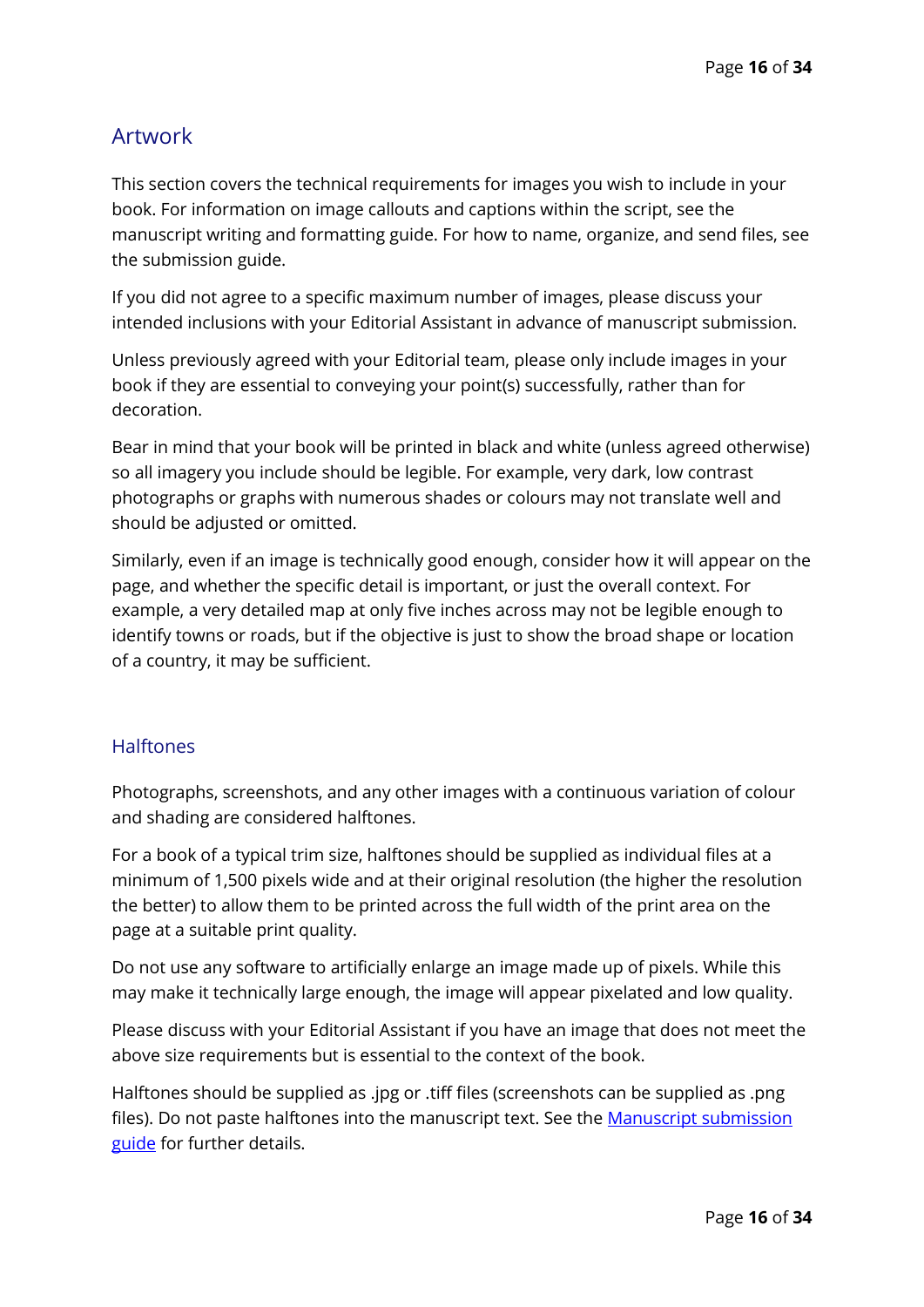If you will be depicting people in your images, aim to reflect diversity as far as possible, including in characteristics such as age, gender and sexuality, ability, racial and ethnic identity, and cultural background.

#### Line art

Graphs, diagrams, equations, lines, and shapes over a plain background are considered line art. They are composed of block colours with little or no shading.

Line art should be supplied as editable files in the original format or software in which it was created. This will allow for both the whole image and individual elements to be resized and optimized for the page if needed without impacting the quality of the image.

The format will depend on what the image is and how it was made. Microsoft Office Word or PowerPoint can create simple diagrams such as flowcharts using in-built functionality, and Microsoft Excel can be used to create graphs and charts.

Most specialist software will have various options for exporting images. Suitable vector formats are .eps, .svg, and .ai (adobe specific).

Do not copy line art from other material and supply as a halftone. Diagrams or graphs should be remade where possible.

Where line art is only available as a halftone image it will need to adhere to the halftone requirements provided in this guide. A higher resolution is needed to print at a suitable quality; lines and curves can otherwise appear jagged.

While line art may include other text, do not embed the figure caption within the image. This should be provided separately (see the [Typescript](#page-1-0) section for more details).

### Composite images

If you have a line art image that includes halftone elements (for example, a large flowchart), supply the overall line art as above (i.e. editable) and the halftone elements separately in their best, original size and resolution. Flag to your Editorial Assistant that it is one 'figure' overall.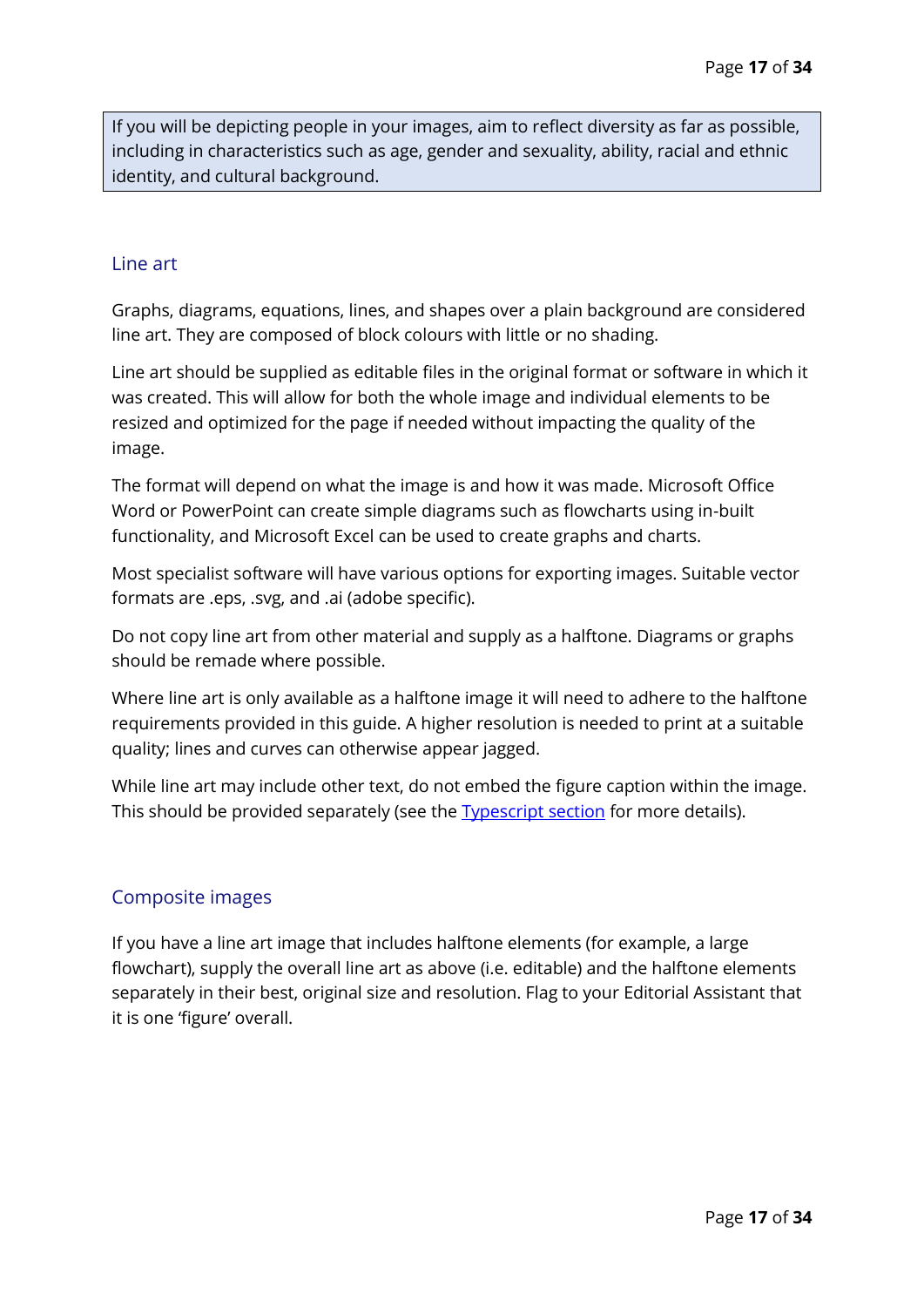## Checking image size

There are three ways to check that the width of your image is at least 1500 pixels in Windows Explorer:

1. Select the file and click Alt + Shift + P to show the Details pane:

| Figure 1.1.jpg<br><b>JPG File</b> |                    |
|-----------------------------------|--------------------|
|                                   |                    |
| Date taken:                       | Specify date taken |
| Tags:                             | Add a tag          |
| Rating:                           | *****              |
| Dimensions:                       | 2400 x 3596        |

Size: 858 KB

size.

2. Right click and select 'Properties', then go to the 'Details' tab:

|                     | Figure 1.1.jpg Properties |                   |  |   |
|---------------------|---------------------------|-------------------|--|---|
| Security<br>General | Details                   | Previous Versions |  |   |
| Property            |                           | Value             |  | ́ |
| Copyright           |                           |                   |  |   |
| Image               |                           |                   |  |   |
| Image ID            |                           |                   |  |   |
| <b>Dimensions</b>   |                           | 2400 x 3596       |  |   |
| Width               |                           | 2400 pixels       |  |   |
| Height              |                           | 3596 pixels       |  |   |

3. Set your file view to 'Details' by selecting 'Details' view under the View tab at the top of Explorer. Then right click one of the columns in the window, click 'More', and select 'Dimensions' to add it as a column in your folder view:

| ∧<br>Name                     | Status | Date modified                                                                            | Type     | Size | <b>Dimensions</b>  |
|-------------------------------|--------|------------------------------------------------------------------------------------------|----------|------|--------------------|
| $\blacksquare$ Figure 1.1.jpg | ☉      | 01/02/2021 10:14                                                                         | JPG File |      | 859 KB 2400 x 3596 |
|                               |        | Remember to look at the image and confirm that it is clear and good quality at the right |          |      |                    |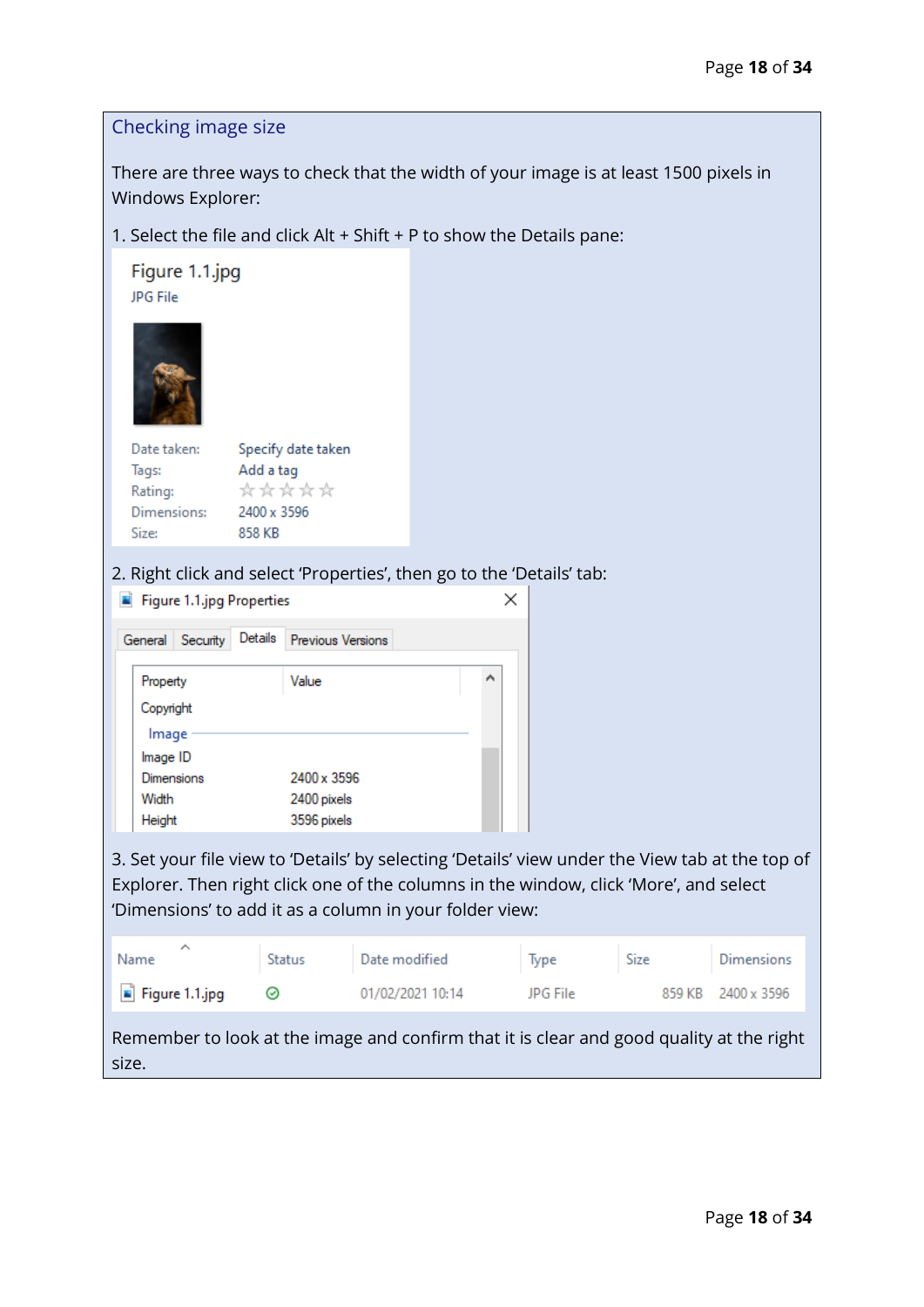# <span id="page-18-0"></span>Alt Text

## What is Alt Text?

Alternative Text (alt text) is a short text description that can be digitally attached to figures or images to convey to readers the nature or contents of the image. It is used by systems such as pronouncing screen readers to make the object accessible to people that cannot read or see the object due to a visual impairment or print disability.

## Why is Alt Text so important?

Alt text is a key principle of accessible publishing and its inclusion in our content ensures Taylor & Francis meets its key moral and ethical obligations to customers by recognizing their challenges and responding appropriately to their needs. A digital "accessible" text is one that provides equal opportunity to all readers, including those with visual or print impairments. Taylor & Francis is committed to the supply of accessible content, ensuring as many readers as possible have access to the content we publish.

As well as using alt text to improve the customer experience, there are legal challenges which are driving publishers to create more accessible products and services, resulting in a more sustainable business that is competitive in the market, while serving the needs of our customers.

Therefore, we face both a legal and ethical challenge to ensure our customers with visual and print disabilities have the same access to our content as those without the same disabilities.

# What are the benefits of authors supplying Alt Text?

We value the work of authors who engage with alt text and recognize the added work and writing time required to support this. Authors who engage with alt text are working with Taylor & Francis in providing equal access and opportunity to users with visual impairments and print disabilities. Ultimately, alt text is no different from any form of content and as the industry evolves to accept this, those authors who are able to engage with the fundamentals of an accessible book will be more prepared.

We recognize that many of our authors and editors would like to maintain control of the content within the books we publish. We are offering the opportunity for authors to write and submit their own alt text, therefore maintaining control of the content and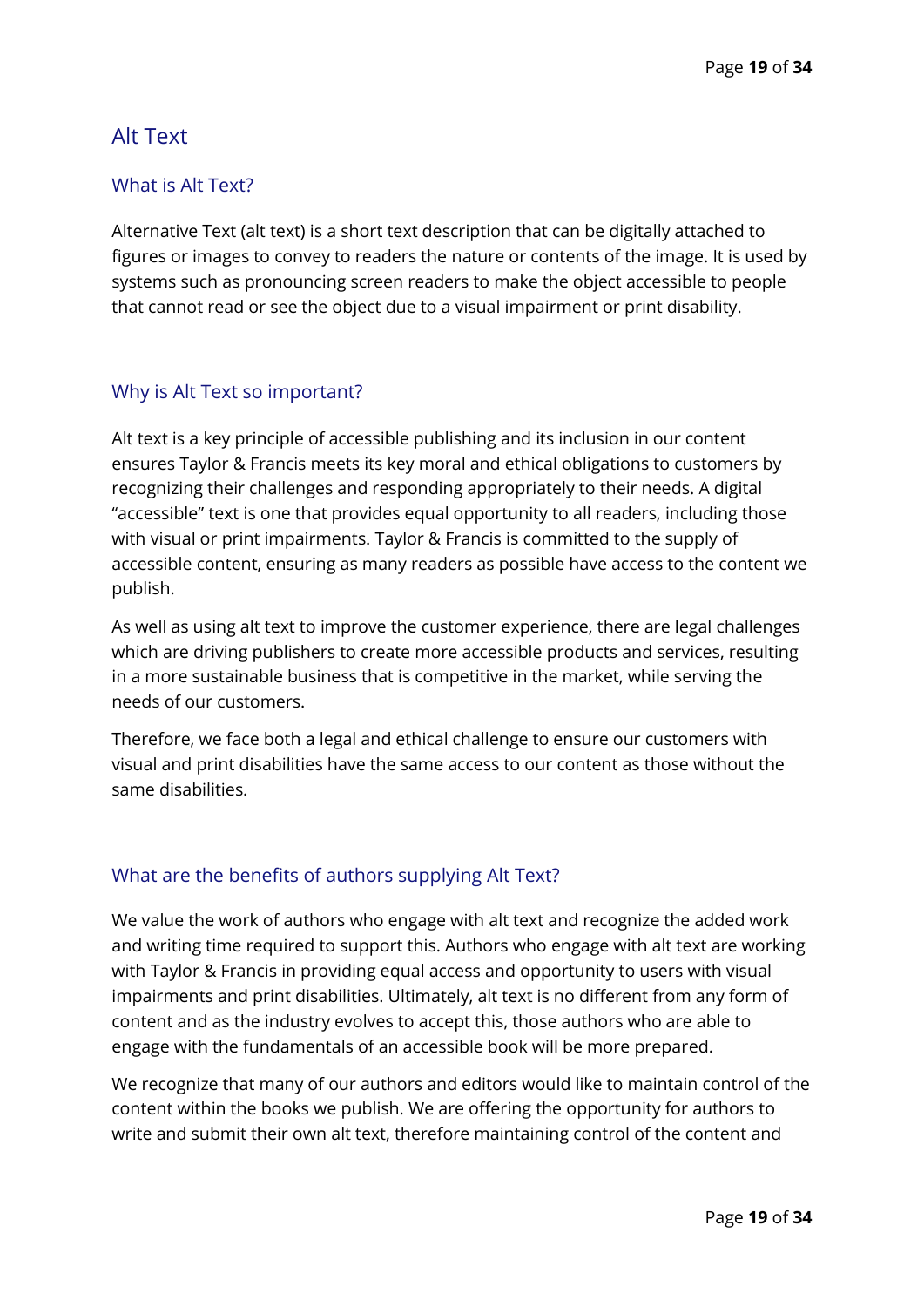context used within their publications, and helping to ensure their title is 'bornaccessible' and reaches as wide an audience as possible from the date of publication.

The benefits to author submission of alt text include:

- Working with Taylor & Francis in providing equal access and opportunity to users with visual impairments or print disabilities
- Author control of the alt text used to describe visual or graphical items
- Immediate production and availability of an accessible title
- Increased compliance with institutional customer requirements, such as universities who will not adopt textbooks or titles that are inaccessible
- Positively reflection on author reputation as they support accessibility requirements and publications
- Compliance with the [European Accessibility Act](http://www.edf-feph.org/european-accessibility-act-1) and [Section 508 of the](https://www.section508.gov/manage/laws-and-policies)  [Rehabilitation Act](https://www.section508.gov/manage/laws-and-policies)

If alt text is not supplied, then there is a risk that the title will not be fully accessible and may not ever become fully accessible, since it will join Taylor & Francis' extensive backlist of more than 150,000 titles. Unfortunately, this means that a book without alt text may not sell as well, may be rejected for course adoptions, may be restricted from certain markets, specifically education and governmental markets, and will be discriminatory towards visually impaired people.

### <span id="page-19-0"></span>How do I write alt text?

Alt text is not a rote description of the image. Instead it should convey the context and purpose of an image.

**Alt text is not the same as a caption**, which typically provides information supplementing or not already in the visual element itself.

For example, in a hypothetical chapter on inspirational photography, the figure caption for the below image may read:

Figure 1: Example of an inspirational image

Without visual context, this caption does not tell the reader anything about what the image contains.

The Alt Text for this image may read:

Two hands holding the word 'Hope' up against a sunny sky.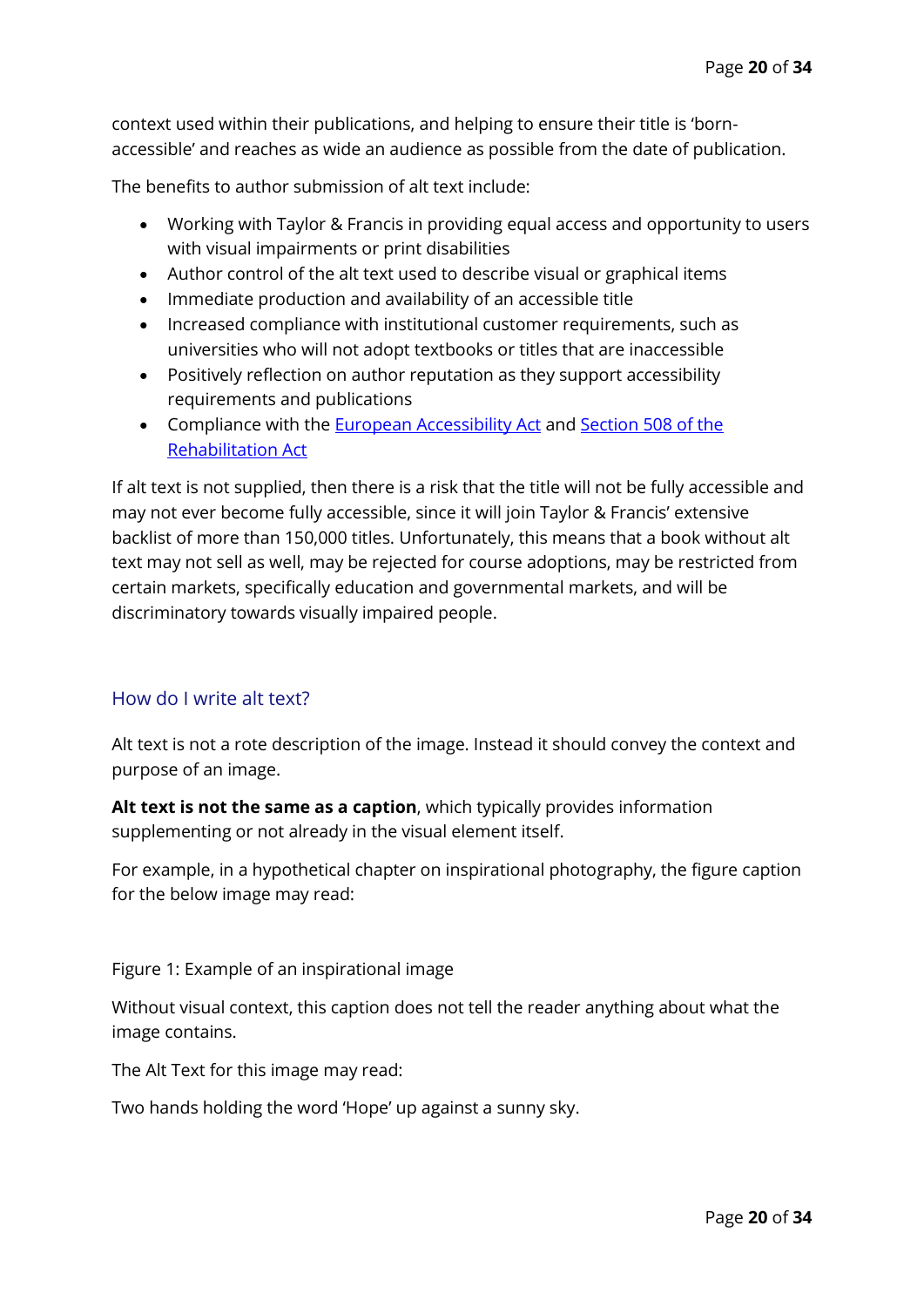

Successful alt text descriptions describe key elements and meaning in a way every user can understand. Unsuccessful alt text describes images in a way that is confusing or does not convey the educational goal of the content.

Alt text for a visual element can vary depending on how it is used. For example, the same image of New York City may be used within an architecture book and a book on photography. In the first case, the alt text may describe the construction elements and design of a skyscraper. In the latter, the alt text may discuss the angle of the sun reflecting off windows or the people walking by, or even what makes the photo "good" or "bad" from a photographer's standpoint.

Ask yourself:

- Why is this visual element here?
- What information does it present?
- What is its purpose?
- If the image were removed, how would I describe it to convey the same information and/or purpose?

Alt Text should be as objective as possible. Successful Alt Text follows some general rules. It is:

- **Concise.** Using a screen reader is time-consuming and unnecessarily long descriptions can create a burden on the user. Alt text should strive to be under 100 words and generally 25 to 30 words long.
- **Targeted.** Descriptions should reflect the context and intent of the image, matching the focus of the text, chapter, and title. The alt text may have different descriptions depending on its purpose in a work.
- **Unique**. Do not repeat descriptions or text already provided in the caption or the surrounding text. When images are completely described by their caption or surrounding text, consider identifying them as decorative images.
- **Clear**. Spell out all contractions, numbers, and non-Latin letters and present the information in a logical and consistent order.
- **Simple**. Screen reading software does not read formatting in alt text, so do not use formatting, such as bullet points, in alt text descriptions.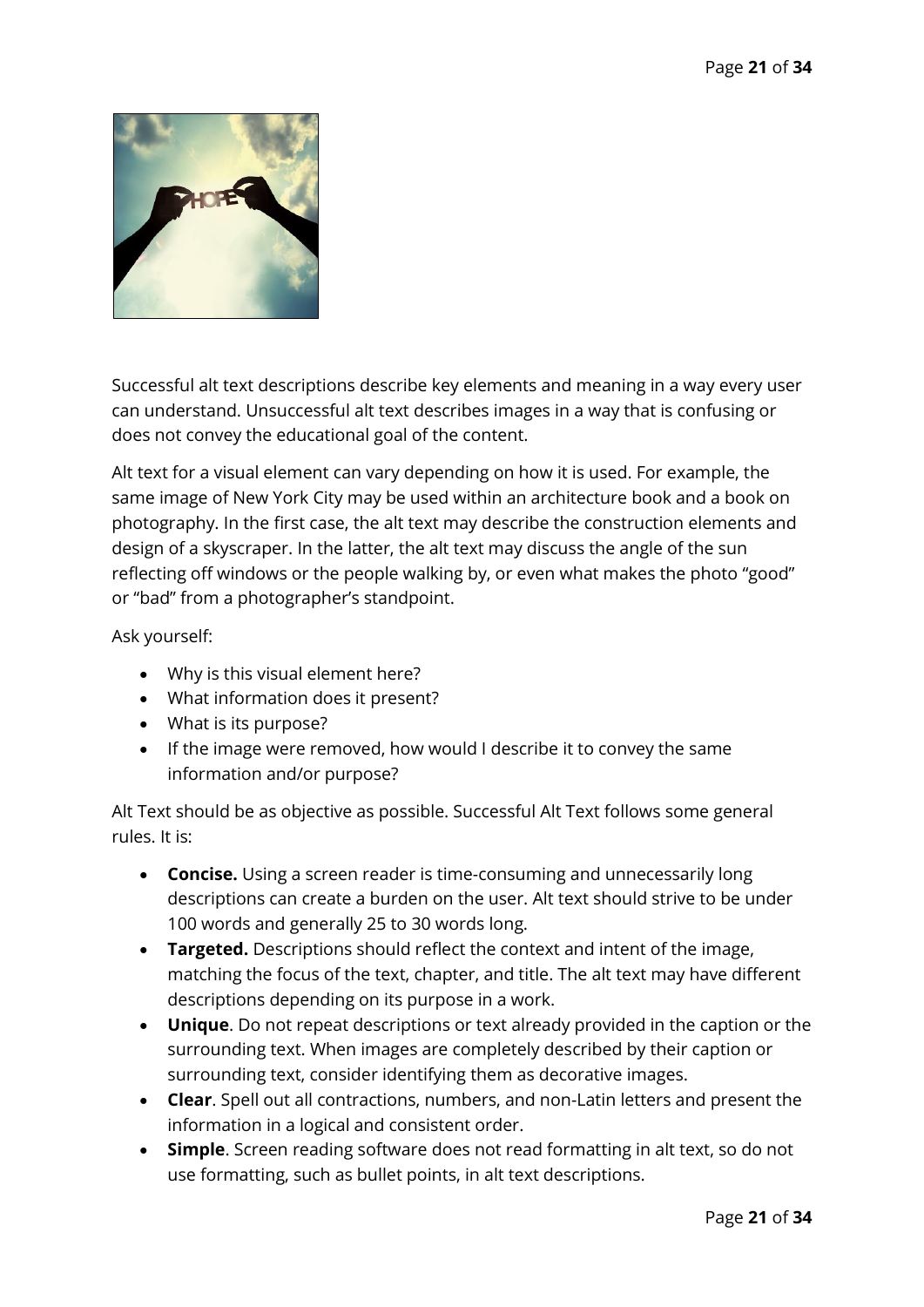- **Singular**. Screen reading software indicates the alt text is a replacement for an image, so do not use redundant phrases such as "Image of..." or "Graphic of...".
- **Consistent**. Use the same level and style of language used within the main body of text.
- **Inclusive**. Alt text should not contain additional information a sighted person (a customer not using a screen-reader) would miss.
- **Complete**. Conclude your alt text with a full stop/period (this allows for a pause in the screen reader before it continues onto the next body of text).

## Non-Alt Text Items

- **Decorative**. Taylor & Francis discourages the inclusion of purely decorative imagery, but if inclusion has been agreed in advance with the Editor/EA, then these are permissable. Images used only for decorative purposes, such as decorative chapter opening images and icons or placeholder images in templates do not require alt text. These are marked as "decorative" in the eBook so screen readers skip over them. When submitting your alt text in Word or Excel, please mark these images as 'decorative' in place of submitting alt text.
	- o Alt Text standards also require 'decorative' to be used when a caption is sufficient to describe an image. Declaring an image to be 'decorative' when it is not intended to be decorative does not mean the image or figure contains 'filler' or decorative content, but rather that the caption may hold sufficient explanation.
- **Long Descriptions**. Long descriptions are in-depth descriptions of an image beyond what alt text can provide. Long descriptions are rare, but some STEM titles may require them. These descriptions are added in addition to alt text and generally follow the same rules, but they may be any length and can be formatted with lists and tables to clearly organize complicated information or data (this is particularly relevant on STEM topics).
- **Caption Sufficient**. The content provides a clear caption that describes the essential content and context of the image, rendering further alt text unnecessary.

### How do I submit alt text for my title?

Please submit all alt text and long descriptions a part of the **Artwork and third-party** [material permissions log.](https://tandfbis.s3-us-west-2.amazonaws.com/rt-files/AUTHOR/Guidelines/Artwork+and+third-party+material+permissions+log.xlsx)

Any images which are decorative only or caption sufficient should list "decorative". When figure numbers are not used, use the image file name when listing Alt Text or Long Descriptions.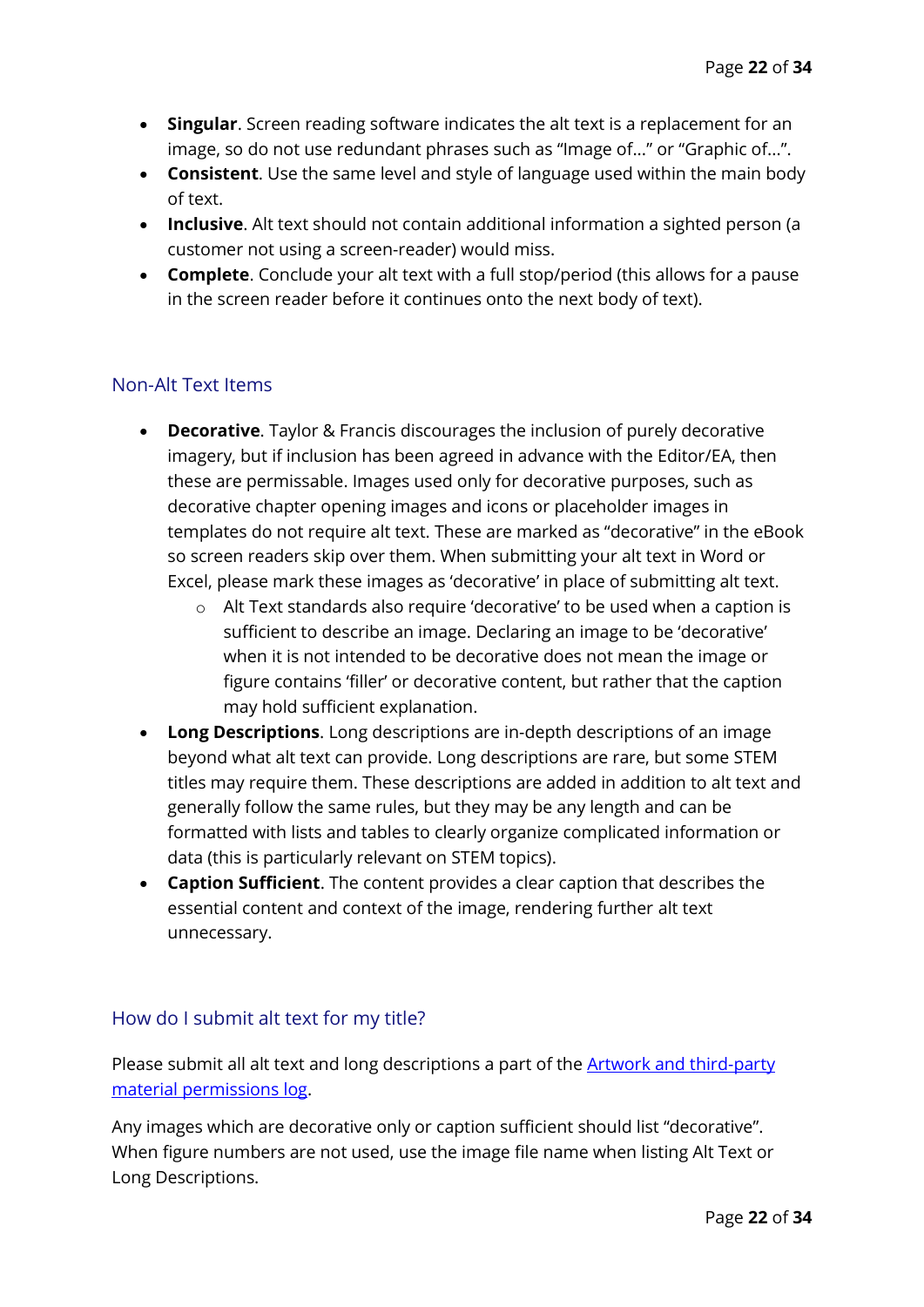Declaring an image to be 'decorative' when it is not intended to be decorative does not mean the image or figure contains 'filler' or decorative content, but rather that the caption may hold sufficient explanation.

### How should I submit alt text for LaTeX camera-ready books?

For LaTeX and hybrid books, authors should submit alt text separately, as in a normal submission, for vendors to integrate during production.

## Do I need to submit alt text for Instructor Resources or Companion Website downloads?

Yes. All new websites should be fully accessible from publication. Please review the [Companion Websites and eResources guide](https://tandfbis.s3-us-west-2.amazonaws.com/rt-files/AUTHOR/Guidelines/Companion+websites+and+eResources.pdf%0d) for further details on how to submit content for these sites, including audio, video, and Powerpoint.

Any video and audio content will require the equivalent for alt text, which is at the very minimum, a transcript. You can read more about creating transcripts on the W3C [website.](https://www.w3.org/WAI/media/av/transcripts/#process---skills-and-tools)

Image banks and other visual resources must also contain alt text. Please follow the guidelines in this document for [writing alt text.](#page-19-0)

### Does my author-hosted website need to be accessible?

Yes, all website should be fully accessible according to the Web Content Accessibility [Guidelines.](https://www.w3.org/WAI/standards-guidelines/wcag/) Please ensure alt text is part of your website development.

### What other image considerations exist?

Please ensure your visual images, graphs, or charts contain colour contrast, so that those with a visual impairment, such as colour blindness and low vision, can perceive the colours.

For example, using white font on a yellow or light blue background does not supply sufficient colour contrast for readers.

Here are some tips for increasing colour contrast for accessibility:

- Check for text readability (contrast between foreground and background)
- Increase font size or weight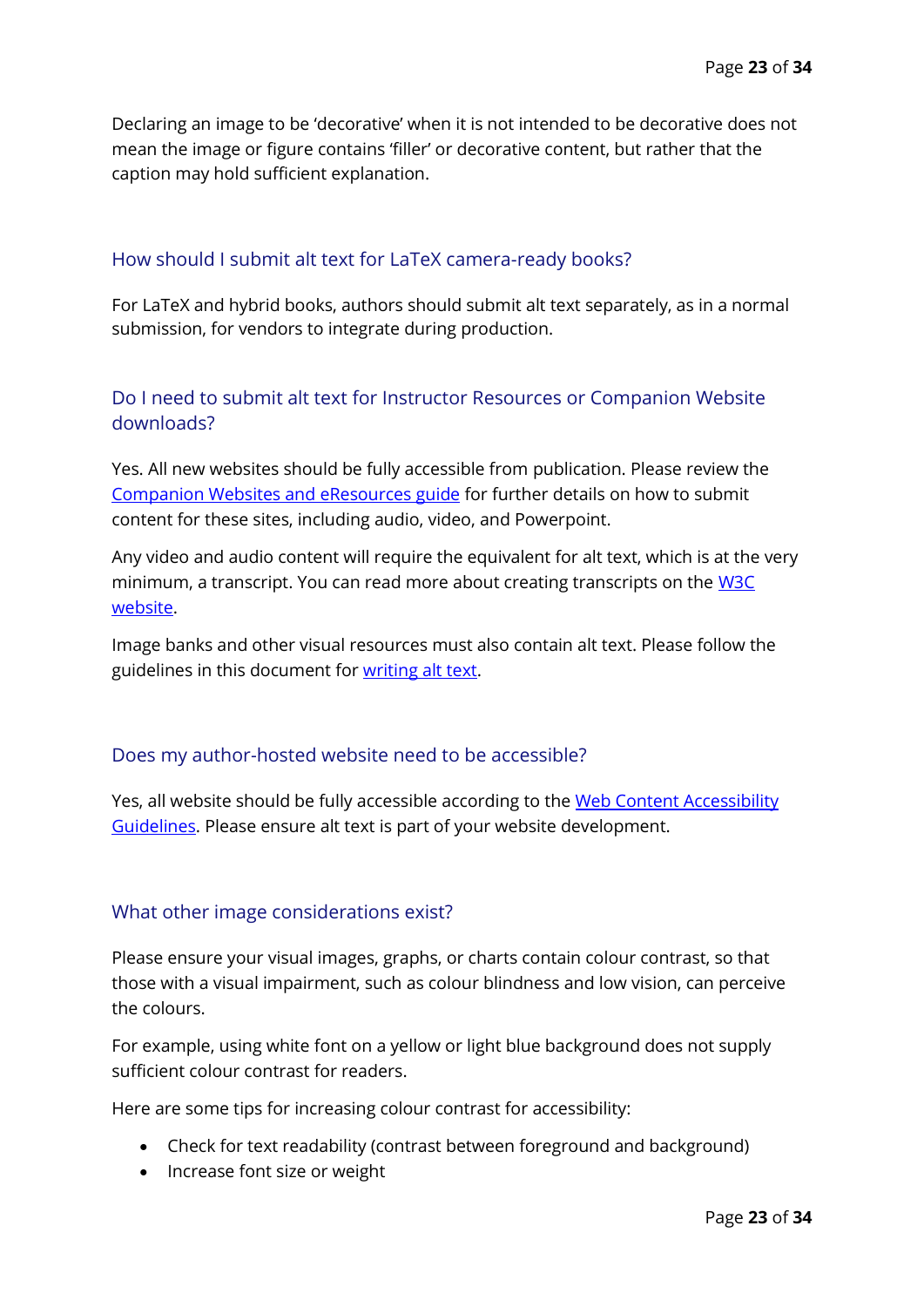You can learn more about colour contrast from the [Web Accessibility Initiative.](https://www.w3.org/WAI/perspective-videos/contrast/)

Can I see more examples?

Please see [here](https://tandfbis.s3-us-west-2.amazonaws.com/rt-files/AUTHOR/Guidelines/Alt+text+guide.pdf) for further examples of Alt text.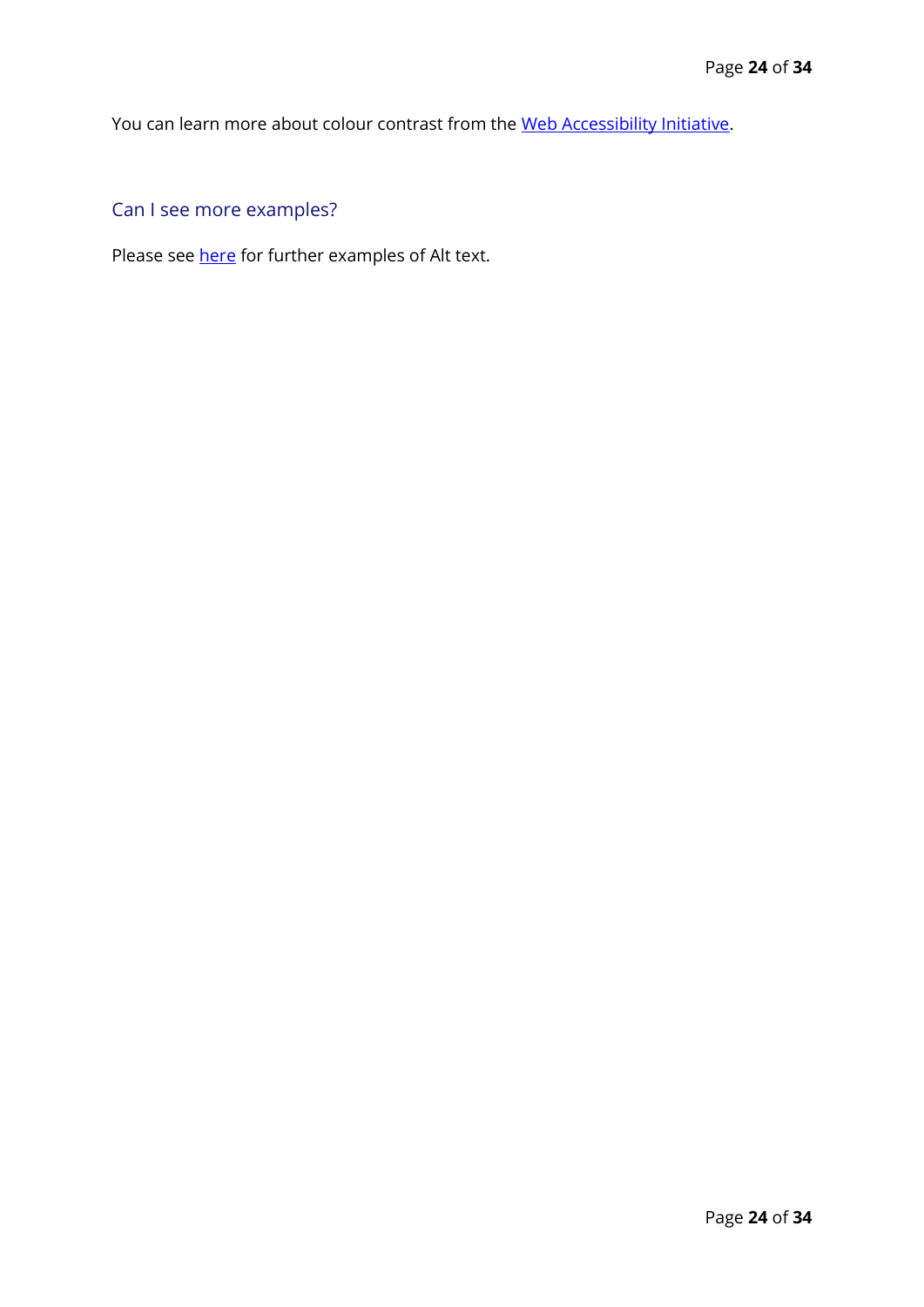# <span id="page-24-0"></span>**Permissions**

You need permission from the rightsholder(s) of any third-party material to use it in your book if the original source is under copyright.

If you think permission is not required for a piece of third-party material, you will need to provide proof. This includes where the original work is copyright exempt/expired/licenced and where you are invoking fair use/dealing.

You must document information on the use of and permission for all third-party material in your book in the **Artwork and third-party material permissions log** and submit this and the **Permissions declaration form** when you submit your final manuscript.

Unless you have made an alternative arrangement in writing with your Commissioning Editor, it is your responsibility as author (or for edited books, jointly as editor with your contributors) to obtain, and bear the cost of, third-party material and permissions.

Permissions can be complicated, time-consuming, and expensive. Our primary piece of advice is to avoid third-party material and avoid permissions. If you feel third-party material is necessary, get the process started as early as possible as it can take time for rightsholders to respond.

### Overview of the permissions process

- 1. Identify third-party material
- 2. Confirm that third-party material is necessary
- 3. Determine copyright status of third-party material
- 4. Apply for permission
- 5. Document permission
- 6. Submit permission

#### Disclaimer

We have collated the information in this guide to help you with permissions, but we cannot legally judge if something needs permission. Our policy is to err on the side of caution. We encourage you to seek legal advice.

We will remove any third-party material for which evidence of permission or exemption is not provided.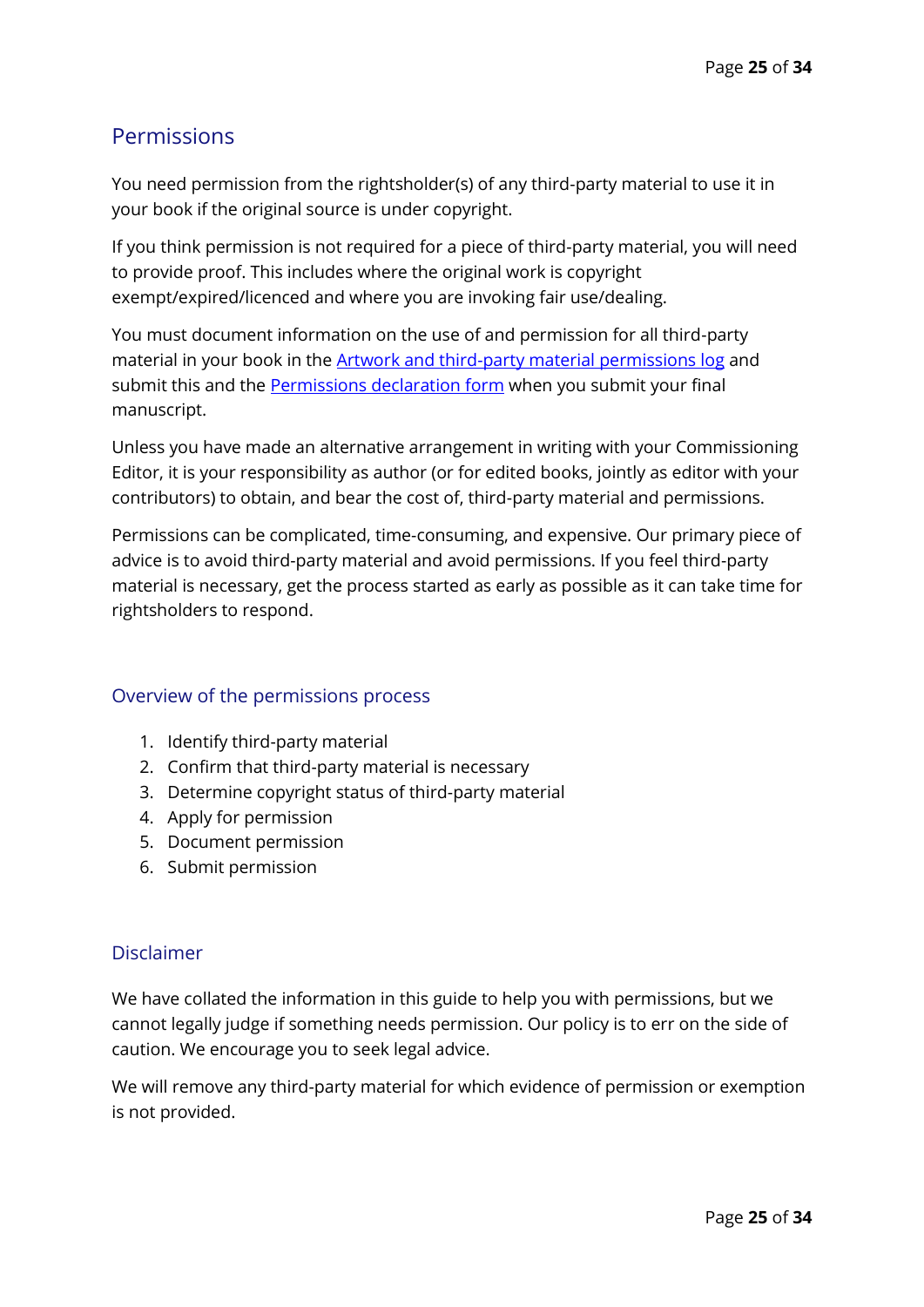## 1. Identify third-party material

Third-party material comprises anything you have not created specifically for the forthcoming work we are publishing. This includes:

- Material you or your company/institution has created previously, whether published or not
- Material from other T&F publications
- Redrawn artwork $3$
- Third-party material included in previous versions (such as dissertations) or editions

# 2. Confirm that third-party material is necessary

Referring to, describing, or discussing third-party material is often enough to serve the intended purpose of using it. If including third-party material is unavoidable, use only as much as is necessary to support the original content you are basing upon it.

### 3. Determine copyright status of third-party material

### *About authors, rightsholders and sources*

The author of the source of material is not necessarily the creator or rightsholder of the material – they may have included it (presumably with permission) from a third-party. Please ensure you check the attribution/credit line or acknowledgements.

The author/creator is not necessarily the appropriate rightsholder from whom to secure permission (even if they are the copyright holder); the publisher or curator of the material will usually hold reproduction/distribution rights and is usually the best place to start.

#### *About copyright*

Copyright protects creative works<sup>4</sup> as intellectual property, preserving the interests of the creator/rightsholder(s) and controlling use of material by others. The Wikipedia entry on copyright is a good place to start:<https://en.wikipedia.org/wiki/Copyright/>

And primary source information on US and UK Copyright can be found here:

UK Intellectual Property Office:<https://www.gov.uk/topic/intellectual-property/copyright>

US Copyright Office:<https://www.copyright.gov/>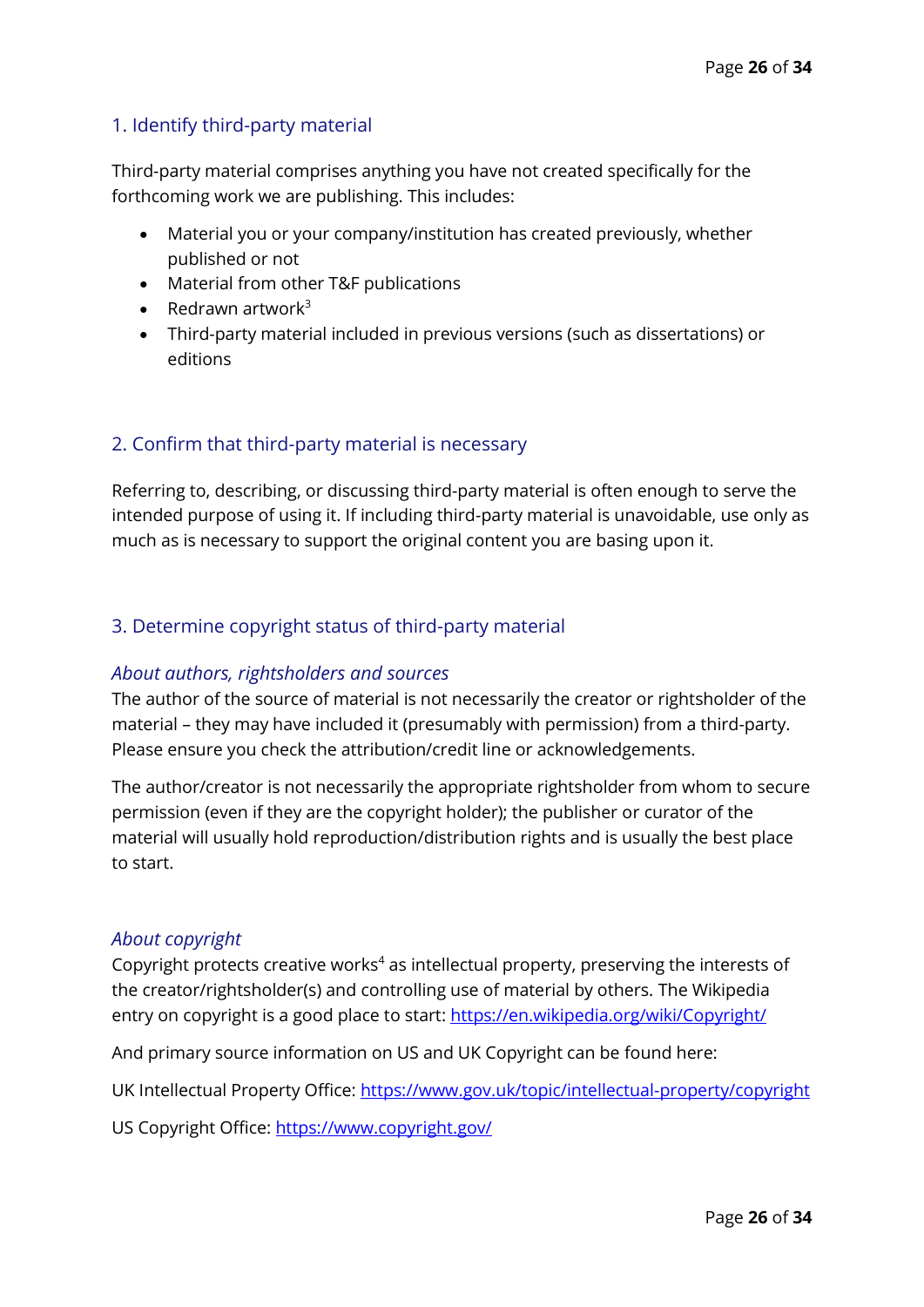#### *Creative commons and open access*

Copyright works may be made available via a creative commons licence, which is also the mechanism by which most publications are made open access. There are numerous creative commons licences that allow varying degrees of freedom to reproduce material. See *creativecommons.org* for more information and links to creative commons media and sources.

If you want to use any third-party material in your open access book, you must additionally make sure that the permission granted by the rightsholders includes re use in an open access publication, stipulating which creative commons licence it will be published under.

#### *Public Domain*

Works in the public domain are those for which no exclusive intellectual property rights apply. These are usually therefore available for use without payment or permission, although attribution is ordinarily required. See [Wikipedia's entry on the public domain](https://en.wikipedia.org/wiki/Public_domain), which covers copyright expiry timeframes and plenty more.

#### *Warning: the internet*

It can be difficult to trace the original source of material and prove that it is in the public domain. There is an important difference between a work being 'publicly available' because someone has posted it on the internet, and 'in the public domain'

Material is not in the public domain simply because it is available online, where material is frequently posted without the knowledge or permission of the rightsholder(s).

Remember that is our policy to exclude anything without proof that it is usable, so you will need to provide this if you wish to use something in your work.

### *Fair Use and Fair Dealing*

Fair use (US) and fair dealing (UK) are related legal concepts that allow the inclusion of brief excerpts or limited illustrations from copyright work without explicit permission.

There is, deliberately, no definition of either fair use or fair dealing (i.e. "up to 400 words"). Each case must be analysed to determine the reasonableness of the use.

Both US and UK law provide clear guidance for analysing fair use based on nature of the new publication, the purpose or character of the use, the amount of material being used (especially as a proportion of the original work) and the potential impact that its use may have on the original publication. We urge you to review information on this if you are considering relying fair use/fair dealing to justify the use of copyright material: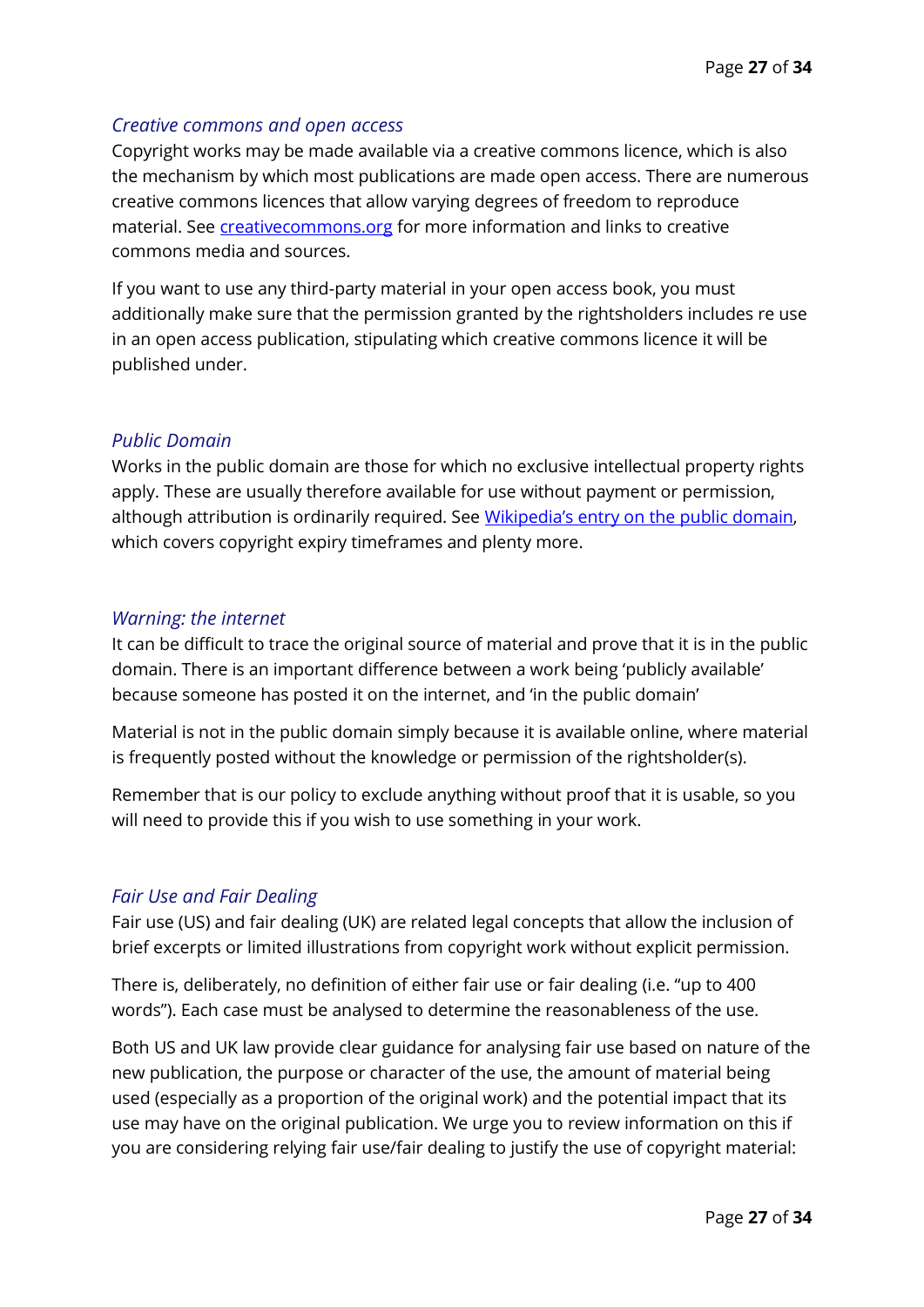UK:<https://www.gov.uk/guidance/exceptions-to-copyright#fair-dealing>

US:<https://www.copyright.gov/fair-use/more-info.html>

*Specific T&F policy on fair use/fair dealing*

As a commercial publisher, the scholarly or education nature of our publications is rarely a justification for fair use or fair dealing.

Epigraphs do not constitute fair use or fair dealing and T&F do not allow for their inclusion. If you wish to include a quotation it must be embedded and actively addressed in your text.

### *Commonly used sources of permission-free material*

Please review the information provided for any individual document or source to confirm in each specific case.

- Publications by the US federal government
- UK government and legal materials (Crown copyright): <https://www.parliament.uk/site-information/copyright/open-parliament-licence/> <https://www.nationalarchives.gov.uk/doc/open-government-licence/version/3/>
- European Court reports and judgments, treaties and regulations reproduced from EUR-Lex, Europa or Curia
- Images from Google Earth/Maps and Google Ngram: <https://books.google.com/ngrams/info> <https://www.google.com/permissions/geoguidelines/>
- Copyright does not apply to raw data, but rather how it is put together and transformed into an original creative work. You can usually use raw data to construct your own table without requiring permission, but if you intend to use an existing layout, forma,t or selection (e.g. a database, table or graph), you must secure permission
- Our science-related imprints and lists  $5$  can take advantage of the STM Permission Guidelines (of which T&F is a member and signatory) to use small portions of works published by other signatories for free, and sometimes without seeking permission. See: [www.stm-assoc.org/permissions-guidelines/](http://www.stm-assoc.org/permissions-guidelines/)

# *Resources for finding the rightsholder(s)*

A list of library holding directories, rights management societies and publisher associations is listed below that may help you track down the rightsholder of a work.

<https://www.hrc.utexas.edu/research/watch/about/>

<https://www.dacs.org.uk/>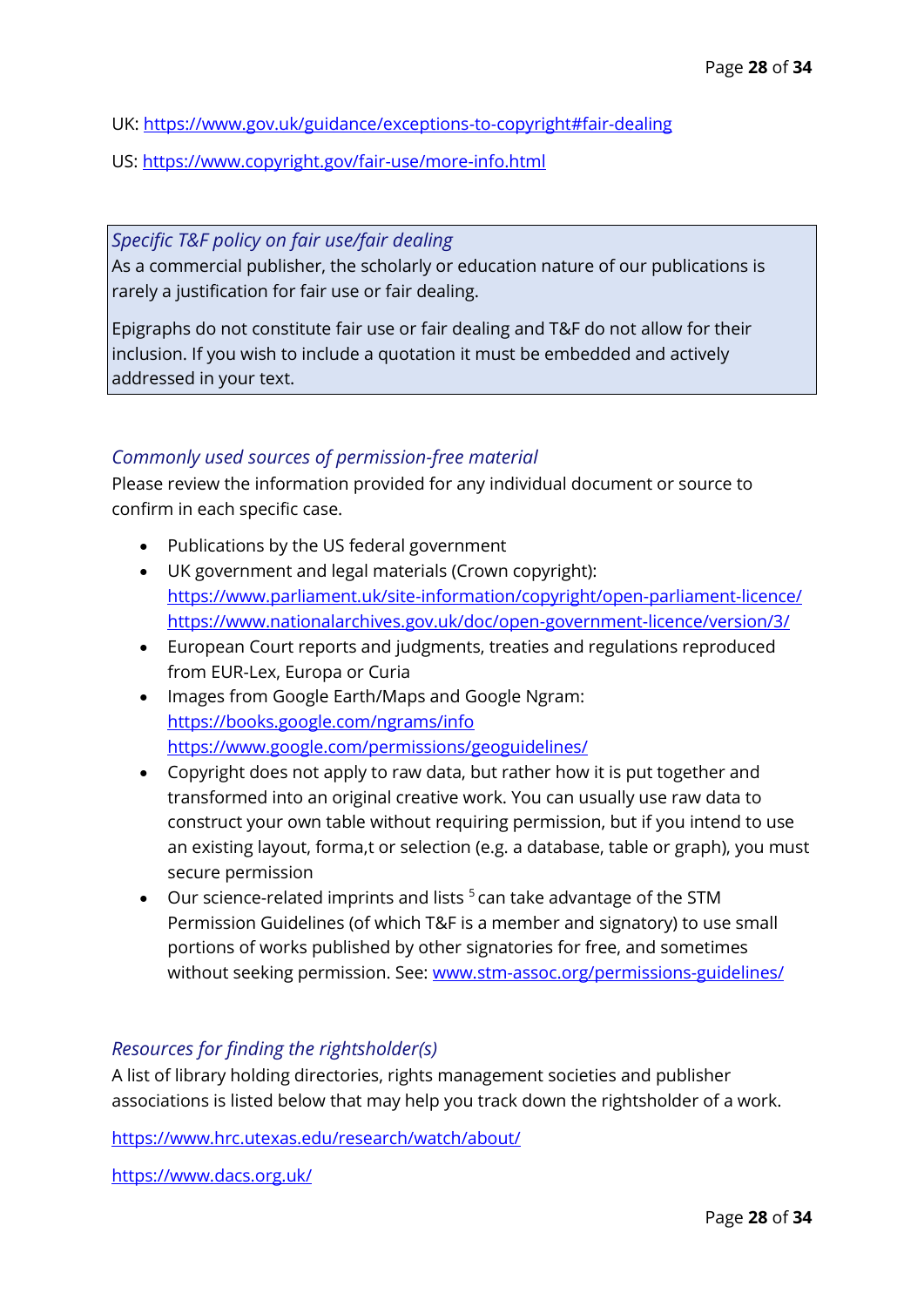<https://discover.libraryhub.jisc.ac.uk/> [https://www.literarymarketplace.com/lmp/us/index\\_us.asp](https://www.literarymarketplace.com/lmp/us/index_us.asp) <https://arsny.com/>

<https://publishers.org/>

<https://www.copyright.com/>

Taylor & Francis controls the rights of many titles previously published by other imprints that have subsequently become part of the Taylor & Francis portfolio. You still need to apply for permission to reproduce material published under these imprints.

These include Allen & Unwin (select titles), Architectural Press, Ashgate, Baywood, Bloomsbury Academic (Photography and Anthropology), Butterworth-Heinemann UK, Cavendish Press, CRC Press, Croom Helm, David Fulton, E & FN Spon, Earthscan, Eye on Education, Falmer Press, Focal Press, Greenleaf Publishing/GSE Research, Holcomb Hathaway, Karnac Publishing, Lawrence Erlbaum, M.E. Sharpe, Methuen & Co. (the academic list), Paradigm Publishers, Pickering & Chatto, Psychology Press, Pyrczak, Routledge, Routledge & Kegan Paul, RoutledgeCurzon, RoutledgeFalmer, Spon Press, Tavistock Publications, Transaction Publishers, UCL Press, Westview Press, and Willan.

If you cannot identify or locate the rightsholder, or if they do not respond, please remove the material, and find an alternative.

# 4. Apply for permission

Unless otherwise agreed in writing with your T&F Editor, you will need

Commercial, non-exclusive, worldwide English language rights in all forms and media, including print and eBook form, for the lifetime of the edition.

Please discuss with your T&F Editorial Assistant if any third-party rightsholder requests anything more restrictive than the above or requires additional details (e.g. expected price, year of publication).

There are three options for requesting permission depending on the material and the rightsholders' requirements:

- 1. Request and obtain permission quickly through the [Copyright Clearance Center](https://www.copyright.com/) if possible.
- 2. Follow the guidance on the work's page on the rightsholder's website or in their information section, especially if you are contacting a publisher (for example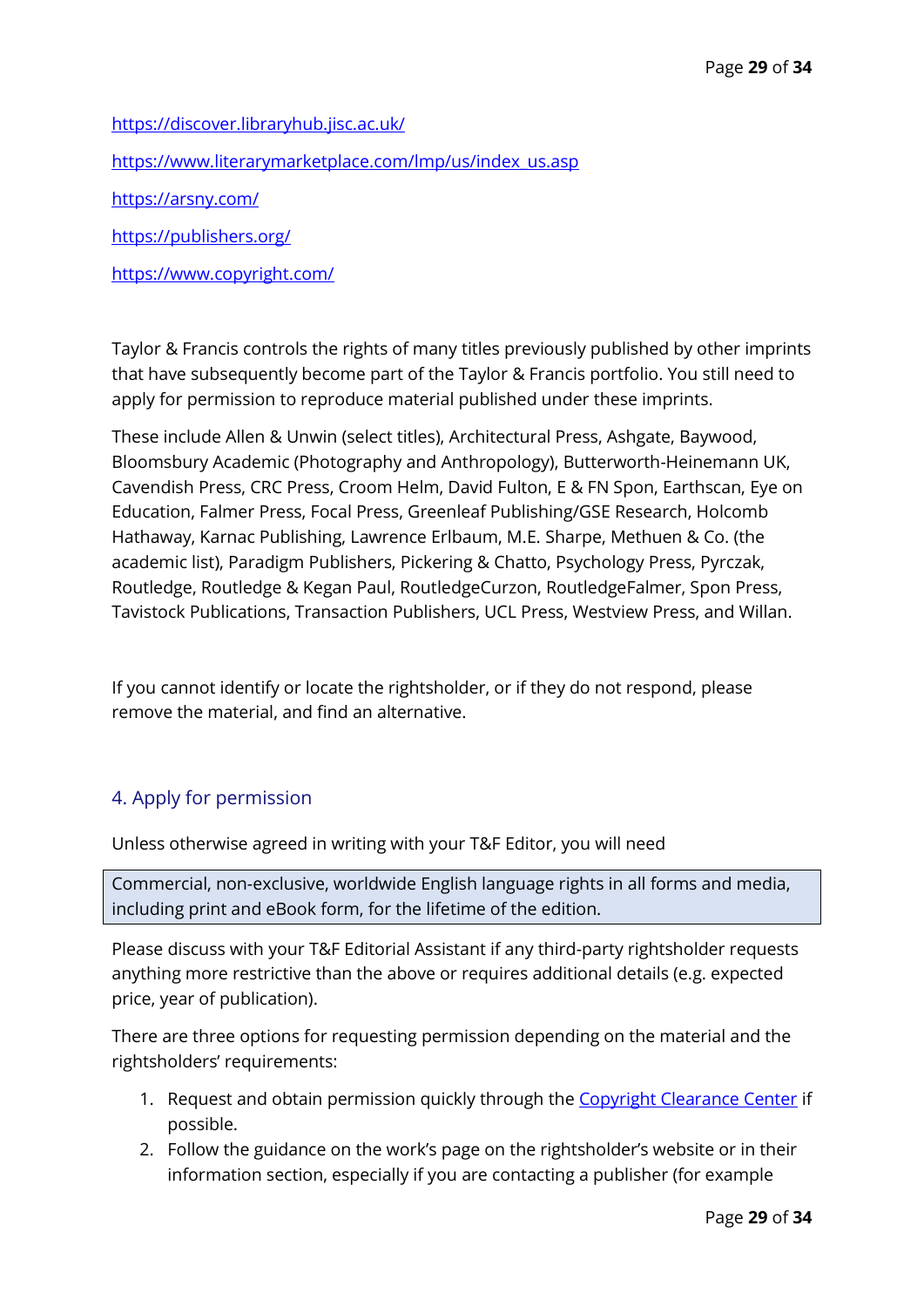[www.routledge.com/info/permissions\)](http://www.routledge.com/info/permissions). There may be a specific form or email address for permission requests.

3. Email your request to the likely rightsholder. Some suggested wording is included [below.](#page-29-0)

Be prepared to pay for permission and to negotiate any fees demanded (underscoring to copyright holders that the use, though commercial, is for educational or scholarly purposes, is a good tactic).

<span id="page-29-0"></span>*Permission email template Edit/complete any portions in [square brackets]*

Subject line: Permission request for [Routledge/CRC Press] book

I am writing to request permission to reprint the following material in a book that [Routledge/CRC Press], will soon be publishing in the [academic/professional] market.

The material for which I am requesting permission is:

[insert selection's bibliographic info., including page range, word count if applicable]

to be reprinted in:

[Insert title] by [author(s)]; proposed date of publication is [Season and year]. Approximately [#] pages

List price: [\$/£#] in print and eBook.

We require commercial, non-exclusive, worldwide English language rights in all forms and media, including print and eBook form, for the lifetime of the edition.

Appropriate credit will be given in the book's acknowledgements and/or alongside the material. Please indicate your preferred wording.

If you have any questions about this request, please contact me at [insert contact info.]. Many thanks for your attention to this request.

# 5. Document permission

Use the [Artwork and third-party material permissions log](https://tandfbis.s3-us-west-2.amazonaws.com/rt-files/AUTHOR/Guidelines/Artwork+and+third-party+material+permissions+log.xlsx) to keep track of your thirdparty materials, their permissions status, and your evidence.

Ensure that appropriate credit has been given in your manuscript, either alongside the material, or in an acknowledgements section. Follow any requirements given by the rightsholder in terms of location and wording.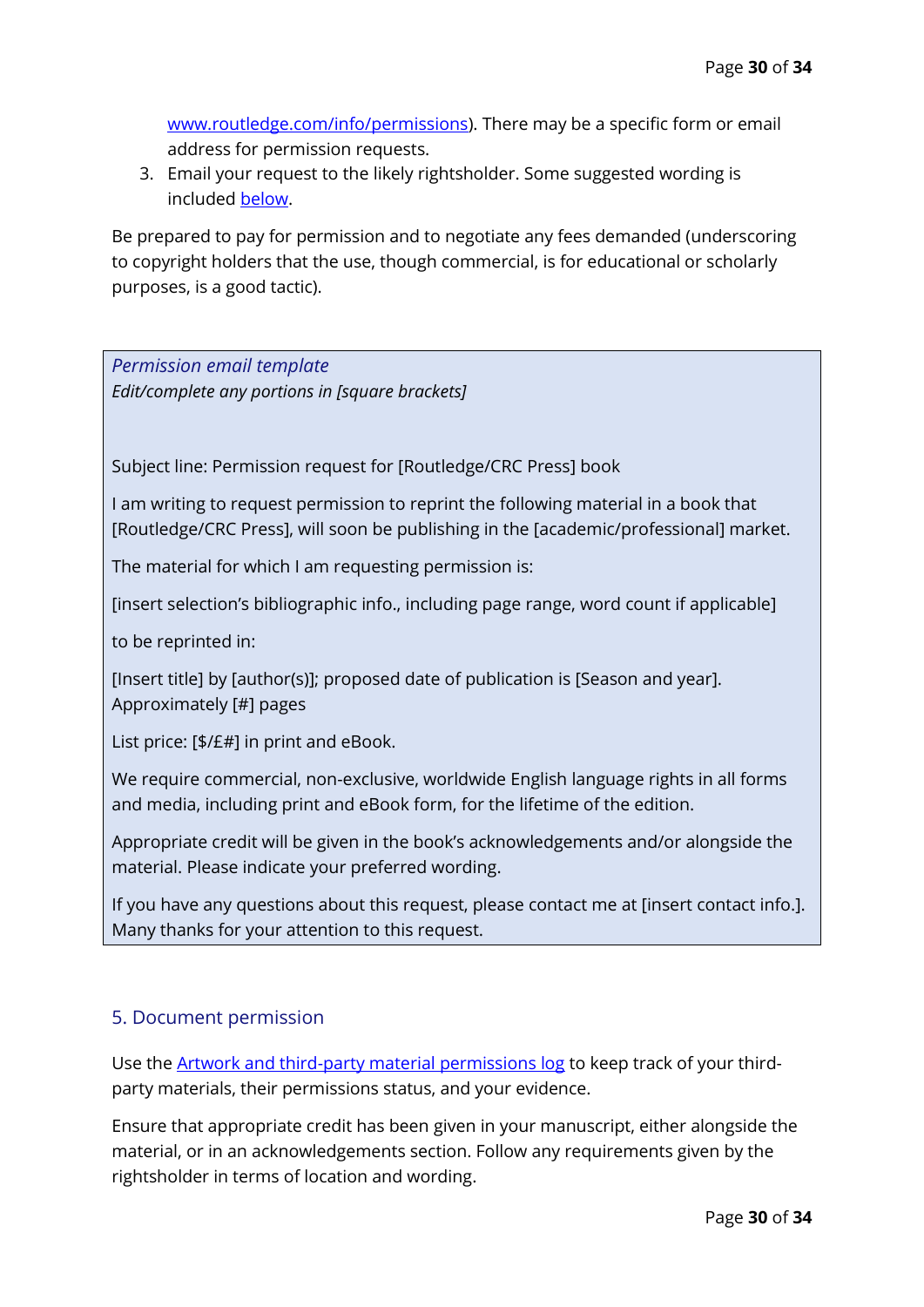## 6. Submit permission

Submit your **Artwork and third-party material permissions log**, and all permissions evidence along with the rest of your manuscript materials on or before the due date. You will also need to sign and return the [Permissions declaration form.](https://tandfbis.s3-us-west-2.amazonaws.com/rt-files/AUTHOR/Guidelines/Permissions+declaration+form.docx)

Permissions will be assessed as part of the manuscript assessment. Production will not begin until all aspects of the manuscript, including permissions, are finalised. Material without adequate permission (or evidence that it is not required) will be removed.

#### <span id="page-30-0"></span>Appendix A: non-exhaustive list of works potentially under copyright

| Poetry                                                                        |
|-------------------------------------------------------------------------------|
| Prose                                                                         |
| Dialogue (from film, theatre, television, etc.)                               |
| Lyrics                                                                        |
| Transcripts                                                                   |
| Music composition/notation                                                    |
| Private correspondence and personal information (including letters and email) |
| Translations                                                                  |
| Epigraphs <sup>6</sup>                                                        |
| Software                                                                      |
| Advertisements                                                                |
| Trademarks and logos                                                          |
| Images                                                                        |
| Photographs (including of paintings and sculptures)                           |
| Images in which individuals are identifiable, especially children             |
| Illustrations, sketches, and diagrams                                         |
| Graphic art                                                                   |
| Screenshots and screen grabs                                                  |
| ClipArt                                                                       |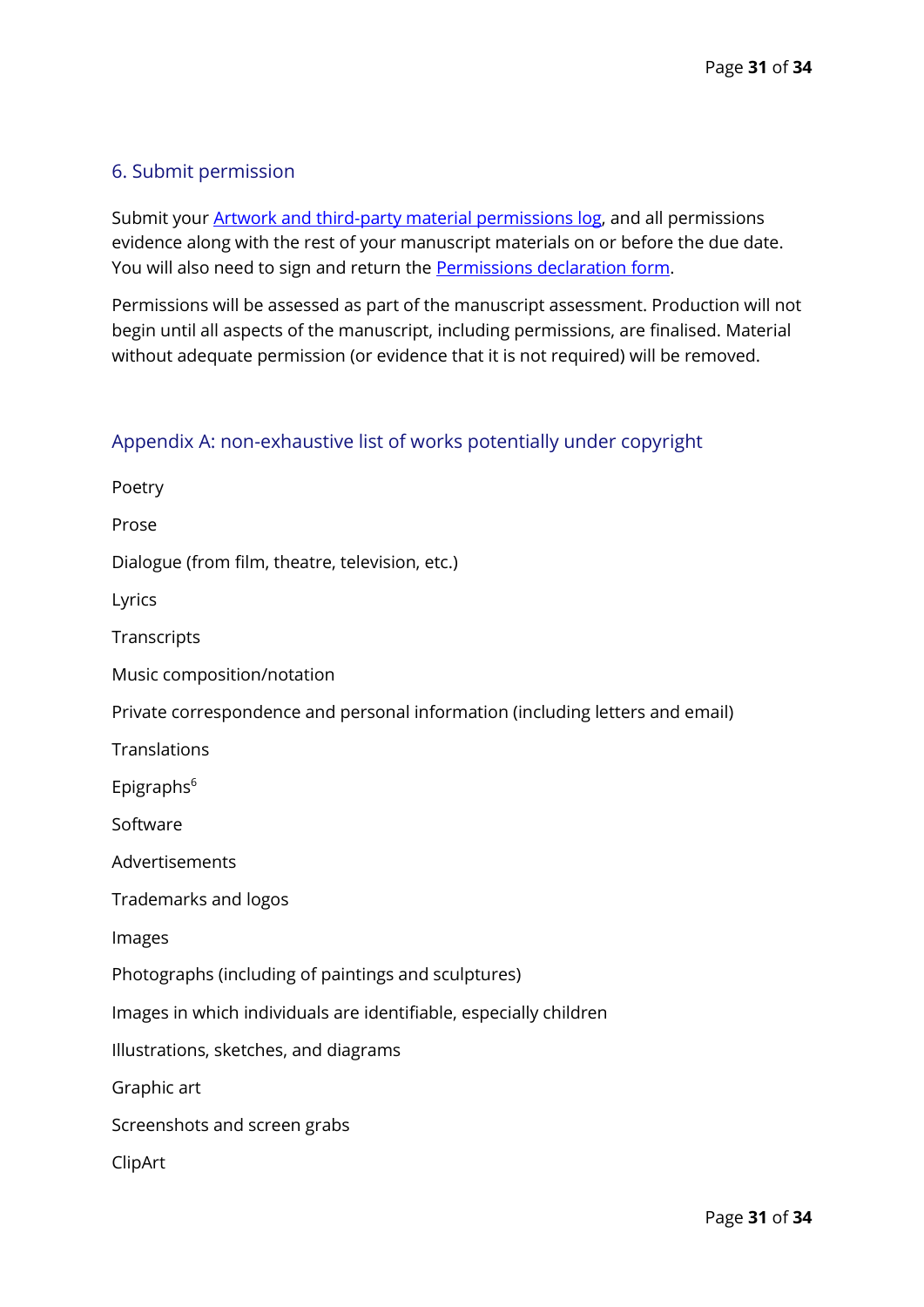Maps

Software

Advertisements

Trademarks and logos

Fiction and non-fiction

Books, essays, graphic novels, journal, magazine or newspaper articles, white papers

Letters and interviews

Social media, e.g. Facebook, Twitter, Instagram, Pinterest, YouTube, etc.

Blogs, websites, and search engines (including Wikipedia and Google)

Works by students/children

<sup>&</sup>lt;sup>3</sup> Unless you have substantially transformed the original through enhancement or character, i.e. to make a new work or a new critical point)

<sup>&</sup>lt;sup>4</sup> A representative list of creative works that may be subject to copyright is provided in this [appendix.](#page-30-0)

<sup>&</sup>lt;sup>5</sup> CRC Press, Psychology Press, Routledge Built Environment and Routledge Behavioural Sciences.

 $6$  As a rule, we do not allow epigraphs in our titles. These serve as an embellishment and are more suited to fiction or trade publishing. Should you wish to use a quotation in your work, please embed it in the text with suitable context and discussion.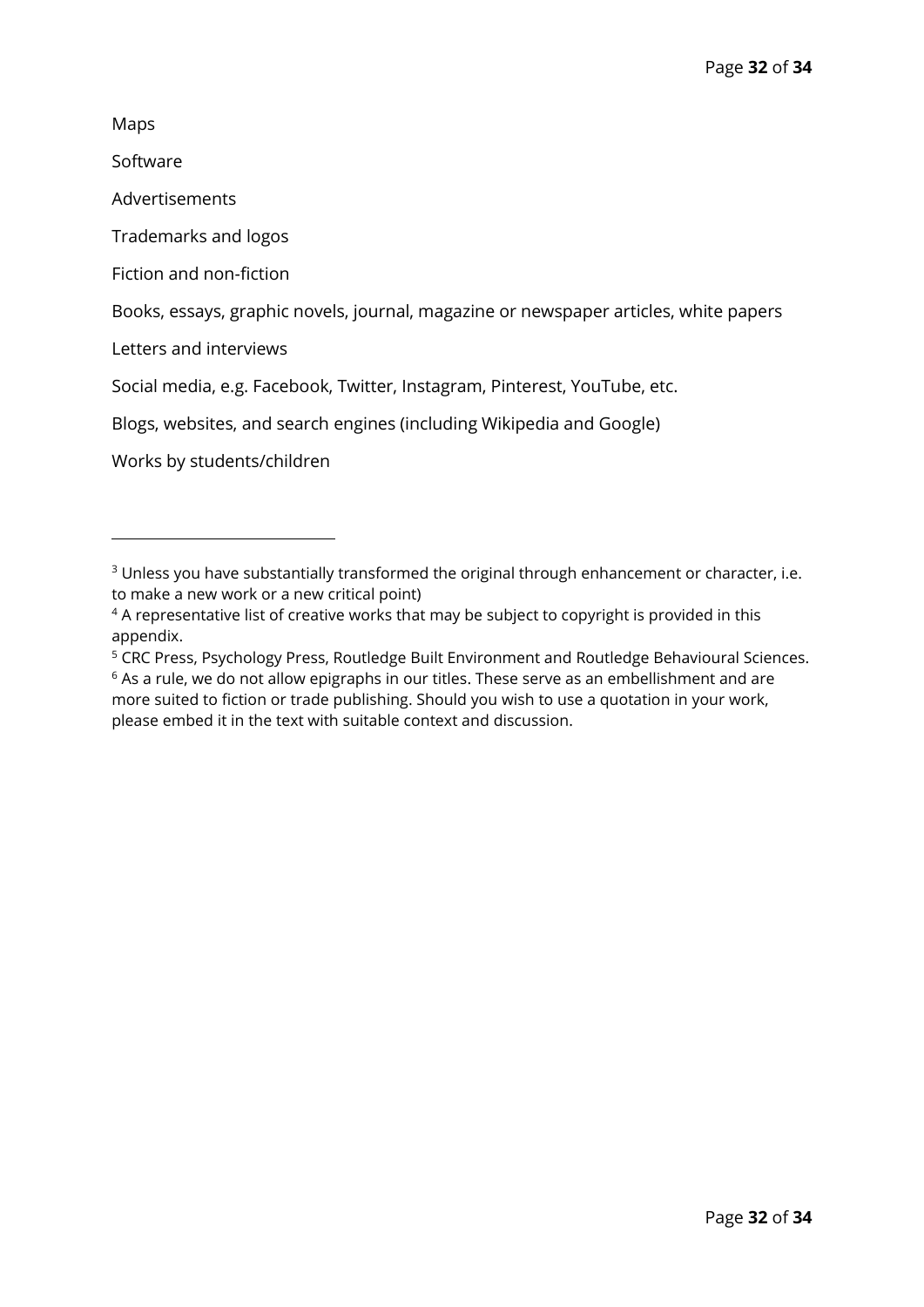# <span id="page-32-0"></span>Cover design

Most T&F titles will bear one of our signature covers, carefully designed by our in house team. You can browse these cover designs at the following links:

[Routledge monograph](https://tandfbis.s3-us-west-2.amazonaws.com/rt-files/AUTHOR/Guidelines/Routledge+monograph+cover+designs.jpg) cover designs

[Routledge template cover designs](https://tandfbis.s3-us-west-2.amazonaws.com/rt-files/AUTHOR/Guidelines/Routledge+template+cover+designs.jpg)

[CRC Press monograph](https://tandfbis.s3-us-west-2.amazonaws.com/rt-files/AUTHOR/Guidelines/CRC+Press+monograph+cover+designs.jpg) cover designs

[CRC Press template cover designs](https://tandfbis.s3-us-west-2.amazonaws.com/rt-files/AUTHOR/Guidelines/CRC+Press+template+cover+designs.jpg)

[Routledge \(International\) Handbook/Companion example](https://www.routledge.com/Routledge-Handbook-of-Feminist-Peace-Research/Vayrynen-Parashar-Feron-Confortini/p/book/9780367109844)

[Focus \(short form\) example](https://www.routledge.com/Fake-News-Falsehood-Fabrication-and-Fantasy-in-Journalism/McNair/p/book/9781138306790)

The choice of design is governed by the type of book, the imprint, and the series the book belongs to (if any). Where possible, we will offer you a choice of design and/or image for your book cover, so please ask your Editorial Assistant about your options.

Otherwise, your Editorial Assistant will discuss your cover design with you in the run up to manuscript submission. There is clear evidence that having a book cover image ready when your book is first publicly announced (usually around the time your book enters production) can boost its profile and potentially improve sales, so we aim to agree your cover design during the manuscript preparation stage.